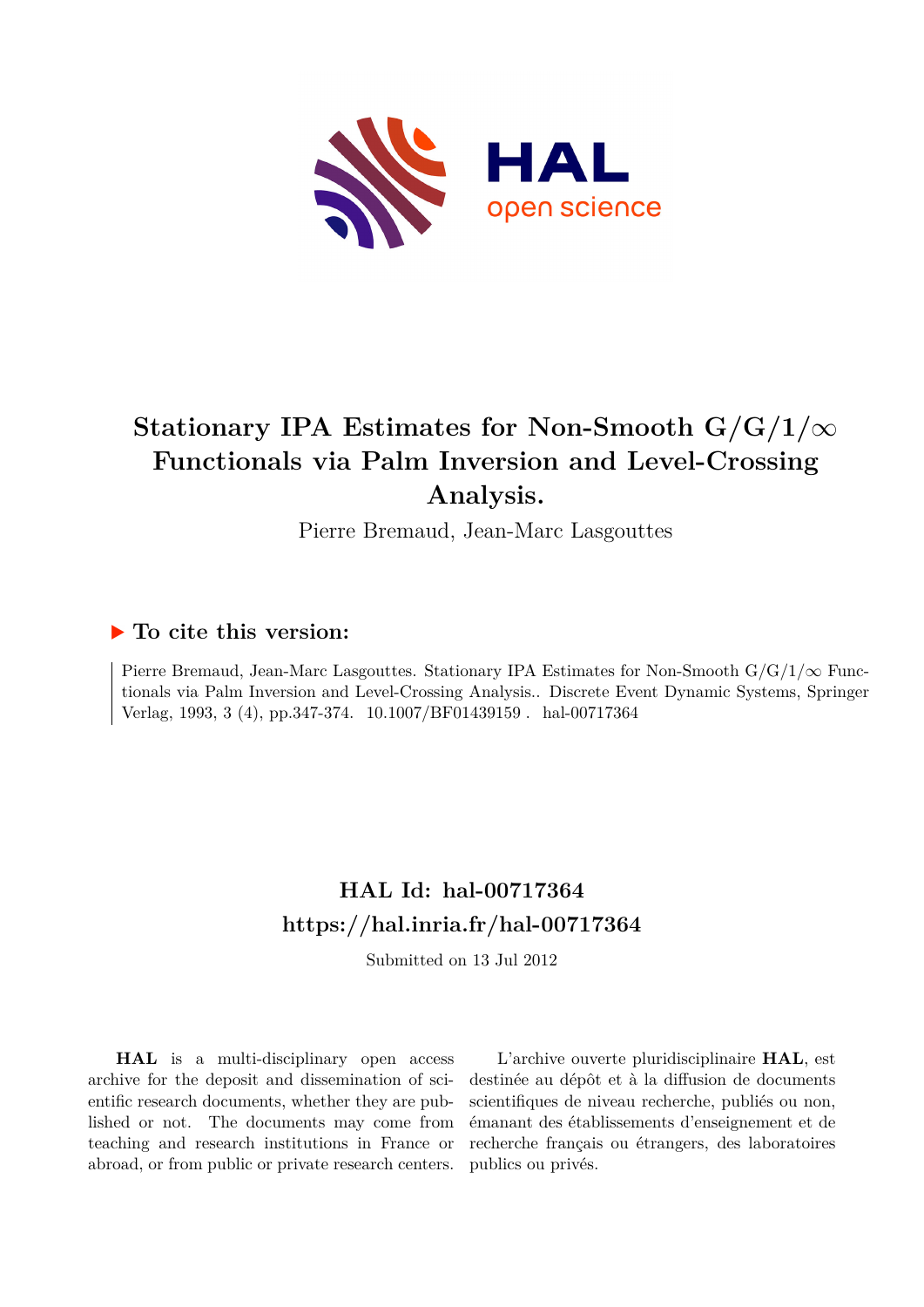# Stationary IPA Estimates for Non-Smooth  $G/G/1/\infty$  Functionals via Palm Inversion and Level-Crossing Analysis. <sup>∗</sup>

Pierre Brémaud Laboratoire des Signaux et Systèmes, CNRS  $^\dagger$ 

> Jean-Marc Lasgouttes INRIA ‡

April 1992; revised January 1993, September 1993

#### Abstract

We give stationary estimates for the derivative of the expectation of a non-smooth function of bounded variation  $f$  of the workload in a  $G/G/1/\infty$  queue, with respect to a parameter influencing the distribution of the input process. For this, we use an idea of Konstantopoulos and Zazanis [15] based on the Palm inversion formula, however avoiding a limiting argument by performing the level-crossing analysis thereof globally, via Fubini's theorem. This method of proof allows to treat the case where the workload distribution has a mass at discontinuities of  $f$  and where the formula of  $[15]$  has to be modified. The case where the parameter is the speed of service or/and the time scale factor of the input process is also treated using the same approach.

### 1 Introduction.

Consider a stationary  $G/G/1/\infty$  queue in which customers arrive according to a stationary process  $\{T_n\}_{n\in\mathbb{Z}}$ . The customer n asks for a service time  $\sigma_n(\theta)$ , where  $\theta$  is a real parameter in the compact interval  $\Theta$  and  $\{\sigma_n(\theta)\}_{n\in\mathbb{Z}}$ is an i.i.d sequence. Let  ${\{\tau_n\}}_{n\in\mathbb{Z}}$  denote the inter-arrival times process satisfying  $\tau_n = T_{n+1} - T_n$ . Assume that the queue is stationary and let  $W_{\theta}(t)$ be the remaining work in the system at time  $t$ —see Figure 1— given by Lindley's equation

<sup>\*</sup>This article has been presented at the  $31^{st}$  IEEE CDC, Dec. 16-18 1992, Tucson, Arizona, USA.

<sup>&</sup>lt;sup>†</sup>Laboratoire des Signaux et Systèmes, CNRS - ESE, Plateau du Moulon, 91190 Gifsur-Yvette, France

<sup>‡</sup> INRIA, Domaine de Voluceau, Rocquencourt, B.P. 105, 78153 Le Chesnay Cedex, France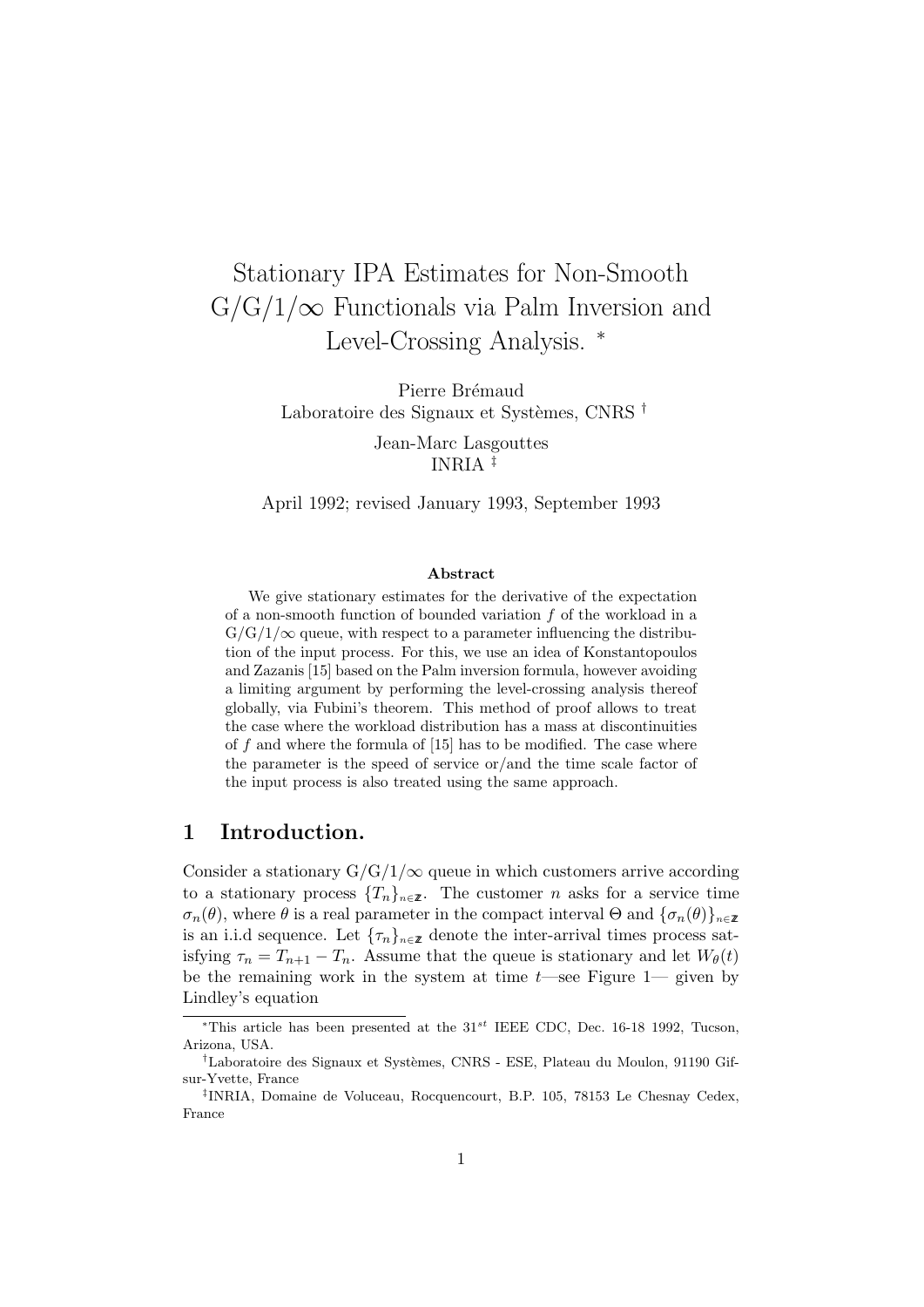

Figure 1: workload of a G/G/1 queue.

$$
W_{\theta}(t) = (W_{\theta}(T_n -) + \sigma_n(\theta) - (t - T_n))^{+}, \ t \in [T_n, T_{n+1}), \tag{1}
$$

with the notation  $x^+ \stackrel{\text{def}}{=} \max(x, 0)$ . Given a real function f, consider the functional  $J(\theta)$  defined as

$$
J(\theta) \stackrel{\text{def}}{=} \mathbb{E} f(W_{\theta}(0)).
$$

We want to estimate, if it exists, the derivative of J with respect to  $\theta$ . To this end, we use Infinitesimal Perturbation Analysis (IPA), a method first introduced by Ho and Cao [13] and further developed by Cao [6], Suri and Zazanis [19] and recently Konstantopoulos and Zazanis [15]. Glasserman [8] and Ho and Cao [14] summarize and review most previous results on IPA. Alternative methods have been used to estimate derivatives, namely Smooth Perturbation Analysis (SPA, see Suri and Zazanis [20], Gong and Ho [12], Glasserman and Gong [9], Fu and Hu [7]), Likelihood Ratio Method (LRM, see e.g. Reiman and Weiss [17] or Glynn [10]) and Rare Perturbation Analysis (RPA, see Brémaud and Vázquez-Abad [5] and Brémaud [2]).

In this article, we aim to prove that, under appropriate conditions

$$
\lim_{h \to 0} \frac{1}{h} \Big[ \mathbb{E} f(W_{\theta+h}(0)) - \mathbb{E} f(W_{\theta}(0)) \Big]
$$
\n
$$
= \mathbb{E} \lim_{h \to 0} \frac{1}{h} \Big[ f(W_{\theta+h}(0)) - f(W_{\theta}(0)) \Big] = \mathbb{E} \frac{\partial}{\partial \theta} f(W_{\theta}(0))
$$
\n(2)

and we give a formula replacing  $(2)$  when f is not differentiable but is of bounded variation. This formula was obtained by Konstantopoulos and Zazanis [15] under stronger assumptions on the service times distributions. However, due to the difficulty of passing to the limit in their approximation procedure, their formula does not give any insight on the equality of the lefthand and right-hand derivatives ; this information is crucial for practical use of the derivative estimator. Our method of proof avoids the passage to the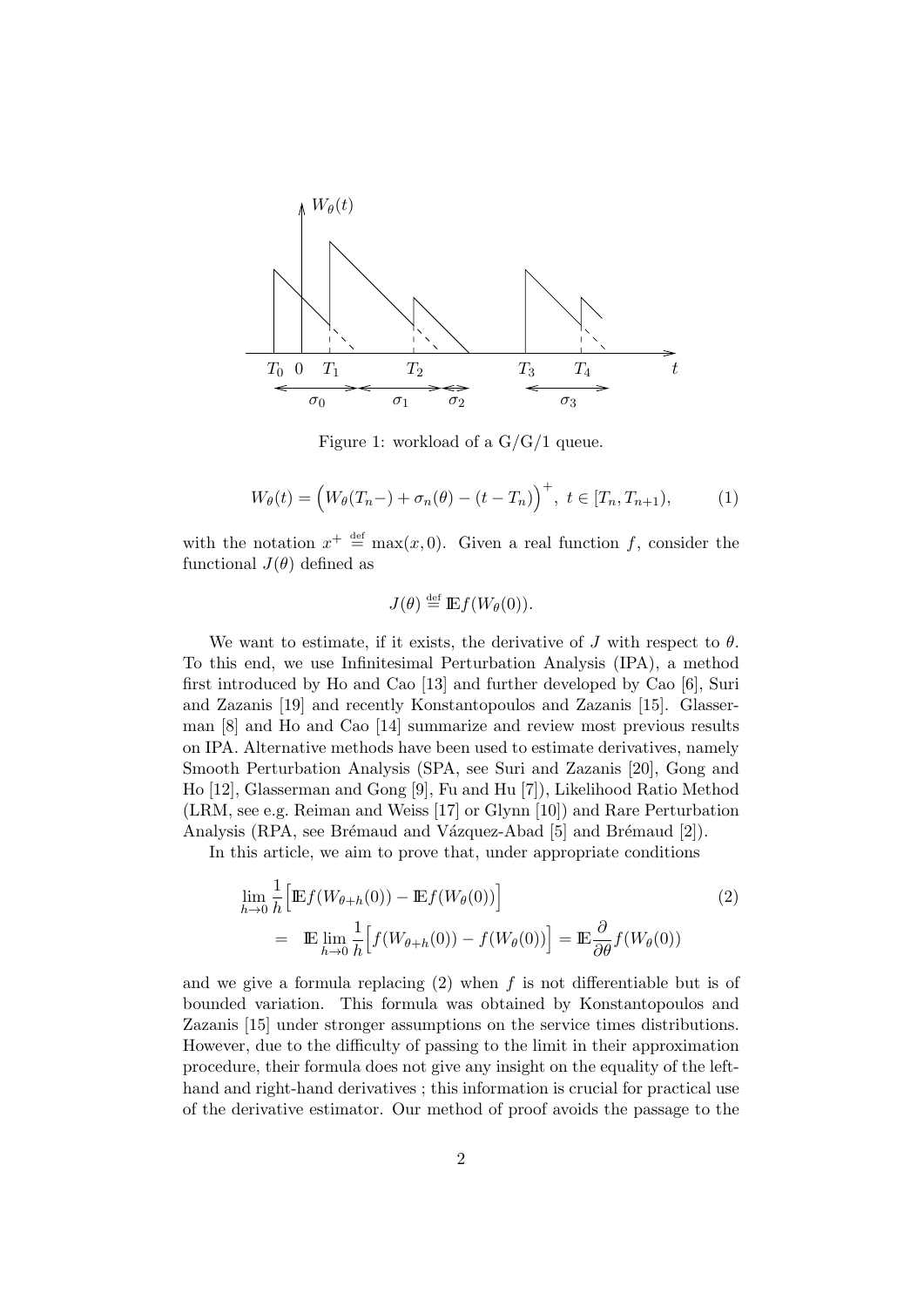limit and therefore allows for better control of the computations. Moreover, it can be extended in many ways to handle different situations.

The article is organized as follow: in Section 2, we give a construction of the  $G/G/1$  queue and we derive some basic properties. The main result of the article is given in Section 3 and the same method is applied to secondorder derivatives in Section 4; Section 5 shows how our method can be extended to other parameters, respectively the speed of the server and the rate of arrival in the system. Section 6 discusses the implementation of the estimates and a short review of Palm probabilities can be found in the appendix.

## 2 Construction of the  $G/G/1$  queue.

In a formula like (2), the probability space does not depend on  $\theta$ . To obtain this independence, we use the inversion representation (see Suri [18]) to generate service times: let  $\{\xi_n\}_{n\in\mathbb{Z}}$  be a sequence of random variables uniformly distributed on [0, 1]. Let  $F(\cdot, \theta)$  be the common distribution function of service times; we can define its inverse function

$$
G(\xi, \theta) = \sup(x \ge 0 : F(x, \theta) \le \xi).
$$

Then  $\sigma_n(\theta) \stackrel{\text{def}}{=} G(\xi_n, \theta)$  is distributed according to  $F(\cdot, \theta)$ . This means that, if we choose as basic stationary random sequences  ${\{\tau_n\}}_{n\in\mathbb{Z}}$  and  ${\{\xi_n\}}_{n\in\mathbb{Z}}$ , we define the queue on a probability space independent from  $\theta$ . We note  $\lambda$ the intensity of the input process and  $P^0$  the associated Palm probability see Appendix for notations and details. In order to apply IPA, the following assumption on service times is needed:

Assumption A1 The distribution of service times verifies the following conditions:

(i)  $\theta \mapsto G(\xi, \theta)$  is differentiable and Lipschitz, that is

$$
|G(\xi,\theta_1)-G(\xi,\theta_2)|\leq K^{\sigma}(\xi)|\theta_1-\theta_2|, \ \forall \theta_1,\theta_2\in\Theta;
$$

(ii)  $\lambda \mathbb{E}^0 \sigma_0^* < 1$ , with the notation  $\sigma_n^* \stackrel{\text{def}}{=} \sup_{\theta \in \Theta} \sigma_n(\theta) = \sup_{\theta \in \Theta} G(\xi_n, \theta)$ .

Condition  $A1-(i)$  ensures that we have enough smoothness with respect to  $\theta$  in the distribution of the service times. However, in a number of cases,  $\xi_n$ will not be directly known, in particular when observing a real experiment; this difficulty can be overcome with the following classical proposition ( Suri [18]; for this formulation see Glasserman [8]):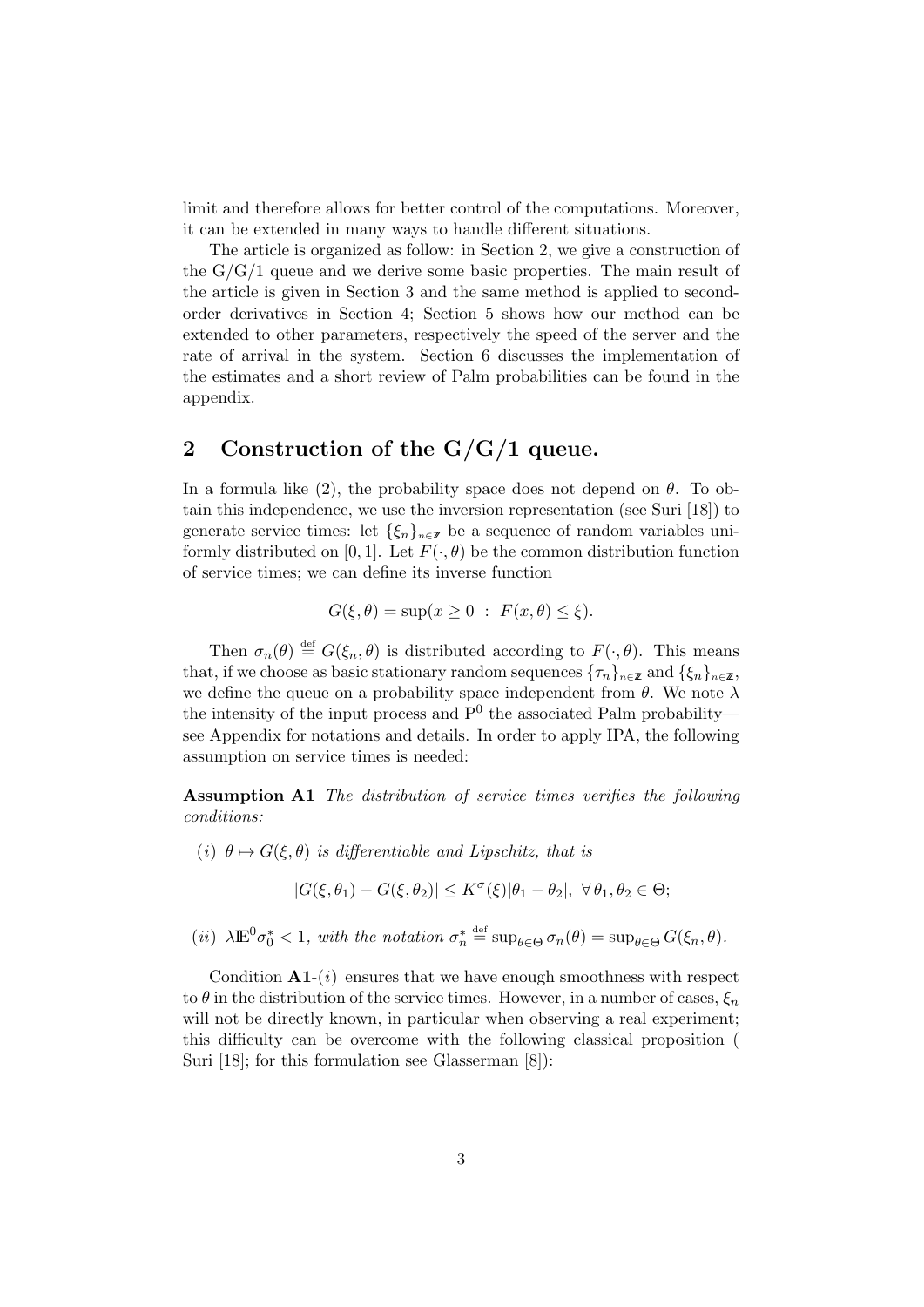

Figure 2: the domination property.

**Proposition** Suppose that (i)  $F(\cdot, \theta)$  has a density  $\partial_x F(\cdot, \theta)$  which is strictly positive on an open interval  $I_{\theta}$  and zero elsewhere; and (ii) F is continuously differentiable on  $I_{\theta} \times \Theta$ . Then

$$
\sigma'(\theta) = -\frac{\partial_{\theta} F(\sigma(\theta), \theta)}{\partial_{x} F(\sigma(\theta), \theta)}.
$$

In the above formula, the prime denotes the derivative with respect to θ. A case of particular interest is when θ is a scale parameter of the service times, that is when  $\sigma(\theta) = \theta \eta$  for some random variable  $\eta$ . Then we have directly

$$
\sigma'(\theta) = \eta = \frac{\sigma(\theta)}{\theta}.
$$

In particular, we do not need to know the real distribution of service times unless we actually want to simulate them. Note that  $A1-(i)$  is similar to assumption  $(i)$  of Section 1 in Konstantopoulos and Zazanis [15]; it is the classical assumption on smoothed distributions needed for IPA.

Using Assumption  $A1-(ii)$ , we derive a bound on the size of the busy periods of the system for all possible values of  $\theta$ . We shall note that we don't know *a priori* whether  $\sigma_n^*$  is P<sup>0</sup>-a.s. finite or not; however, this condition is weaker than assumption  $(ii)$  and  $(iii)$  of [15]. With that in mind, let  ${R^*_k}_{k\in\mathbb{Z}}$  be the regeneration times at which the arriving customers of the ∗system find the queue empty—the ∗-system is the queue with service times  ${\{\sigma_n^*\}}_{n\in\mathbb{Z}}$ , whereas the  $\theta$ -system uses service times  ${\{\sigma_n(\theta)\}}_{n\in\mathbb{Z}}$ . We can build the  $\theta$ -system from the busy period process  $\{R_k^*\}_{k\in\mathbb{Z}}$  but with the service times given by  $\{\sigma_n(\theta)\}_{n\in\mathbb{Z}}$ , so that the following domination property holds for the respective stationary workload of the queues—see Figure 2:

$$
W_{\theta}(t) \le W^*(t), \ \forall \, \theta \in \Theta, \ \forall \, t \in \mathbb{R}.
$$

With the above construction, we get  $\{R_k^*\}_{k\in\mathbb{Z}} \subseteq \{R_k(\theta)\}_{k\in\mathbb{Z}}$ , where  ${R_k(\theta)}_{k \in \mathbb{Z}}$ —or simply  ${R_k}_{k \in \mathbb{Z}}$ —denotes the beginning of busy period pro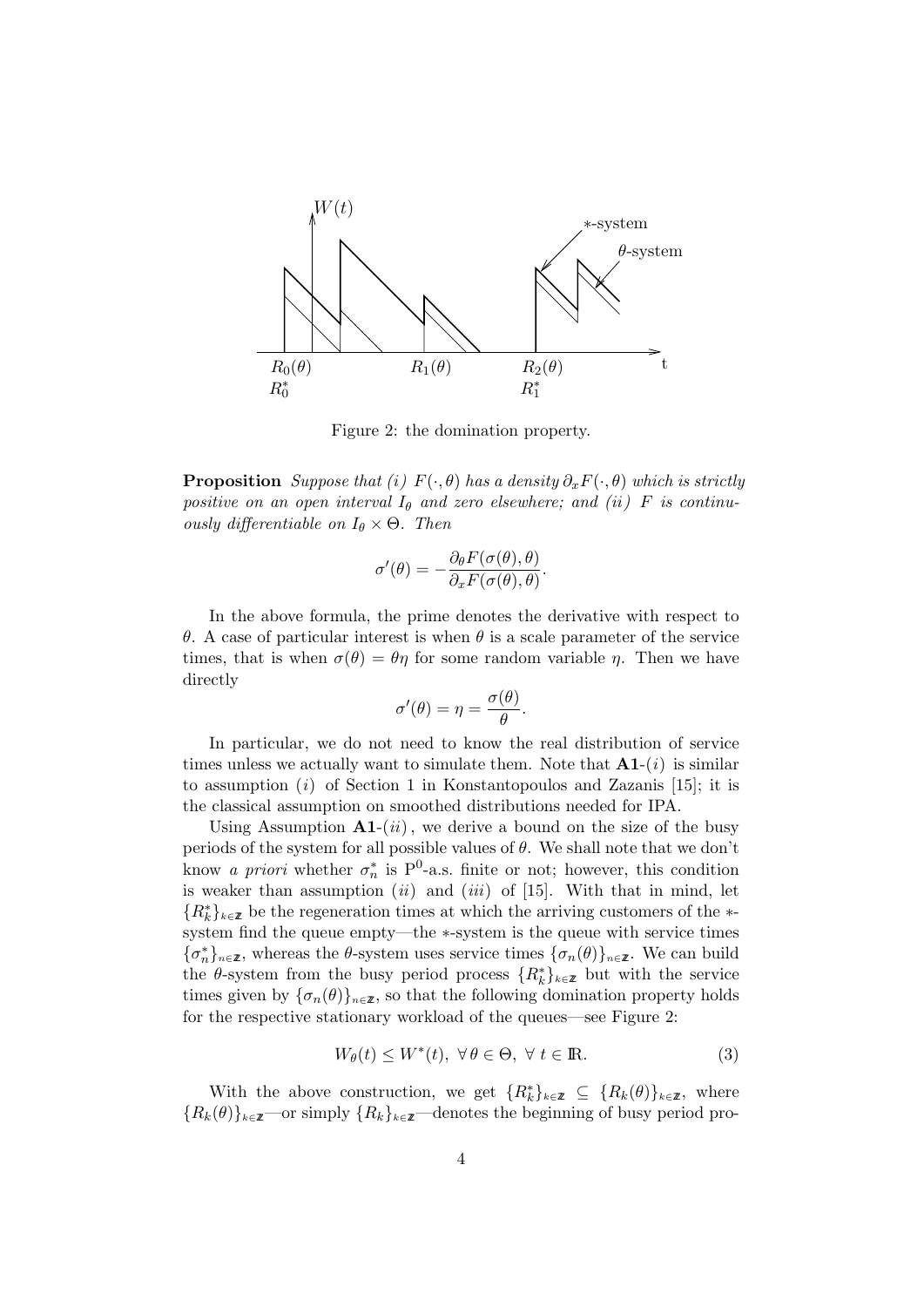cess for the  $\theta$ -system. Moreover, we have the boundary property

$$
R_{-}^{*}(t) \le R_{-}(\theta)(t) \le t < R_{+}(\theta)(t) \le R_{+}^{*}(t). \tag{4}
$$

# 3 An IPA estimator for general non-decreasing functions.

In this section, we show that IPA applies with any non-decreasing  $c\dot{a}dl\dot{a}g$ function  $f$ . But since  $f$  is not required to be continuous, we cannot apply (2) as such. First of all, we need to introduce an assumption similar to assumptions  $\mathbf{A1}$ ,  $\mathbf{A2}$  and  $\mathbf{A3}'$  of Konstantopoulos and Zazanis [15]:

Assumption A2 The following inequalities hold:

- (*i*)  $\mathbb{E}^0[K^\sigma(\xi_0)]^4 < \infty;$
- (*ii*)  $\mathbb{E}^0[A([R_0^*, R_1^*))]^4 < \infty;$
- (*iii*)  $\mathbb{E}^0[f(W^*(0))]^2 < \infty$ .

**Theorem 1** Let  $\mu_f$  be the measure on IR associated with f. Assume A1 and  $A2$  hold. Then J admits a right derivative with respect to  $\theta$  given by

$$
J'_{r}(\theta) = \lambda \mathbb{E}^{0} W'_{\theta}(0) \Big[ f(W_{\theta}(0)) - f(W_{\theta}(T_{1}-)) - 1_{\{W'_{\theta}(0) < 0\}} \Big[ \mu_{f}(\{W_{\theta}(0)\}) - \mu_{f}(\{W_{\theta}(T_{1}-)\}) \Big] \Big], \quad (5)
$$

and its left derivative is

$$
J'_{l}(\theta) = \lambda \mathbb{E}^{0} W_{\theta}'(0) \Big[ f(W_{\theta}(0)) - f(W_{\theta}(T_{1}-)) - 1_{\{W_{\theta}'(0) > 0\}} \Big[ \mu_{f}(\{W_{\theta}(0)\}) - \mu_{f}(\{W_{\theta}(T_{1}-)\}) \Big] \Big]. \tag{6}
$$

**Example 2** With  $f(w) = \mathbb{1}_{\{w \geq x\}}$ , Theorem 1 yields

$$
\frac{\partial_r}{\partial \theta} P(W_{\theta}(0) > x) = \lambda \mathbb{E}^0 W_{\theta}'(0) \left[ \mathbb{1}_{(W_{\theta}(T_1 -), W_{\theta}(0)]}(x) - \mathbb{1}_{\{W_{\theta}'(0) < 0\}} \left[ \mathbb{1}_{\{W_{\theta}(0) = x\}} - \mathbb{1}_{\{W_{\theta}(T_1 -) = x\}} \right] \right]
$$
  

$$
\frac{\partial_l}{\partial \theta} P(W_{\theta}(0) > x) = \lambda \mathbb{E}^0 W_{\theta}'(0) \left[ \mathbb{1}_{(W_{\theta}(T_1 -), W_{\theta}(0)]}(x) - \mathbb{1}_{\{W_{\theta}'(0) > 0\}} \left[ \mathbb{1}_{\{W_{\theta}(0) = x\}} - \mathbb{1}_{\{W_{\theta}(T_1 -) = x\}} \right] \right].
$$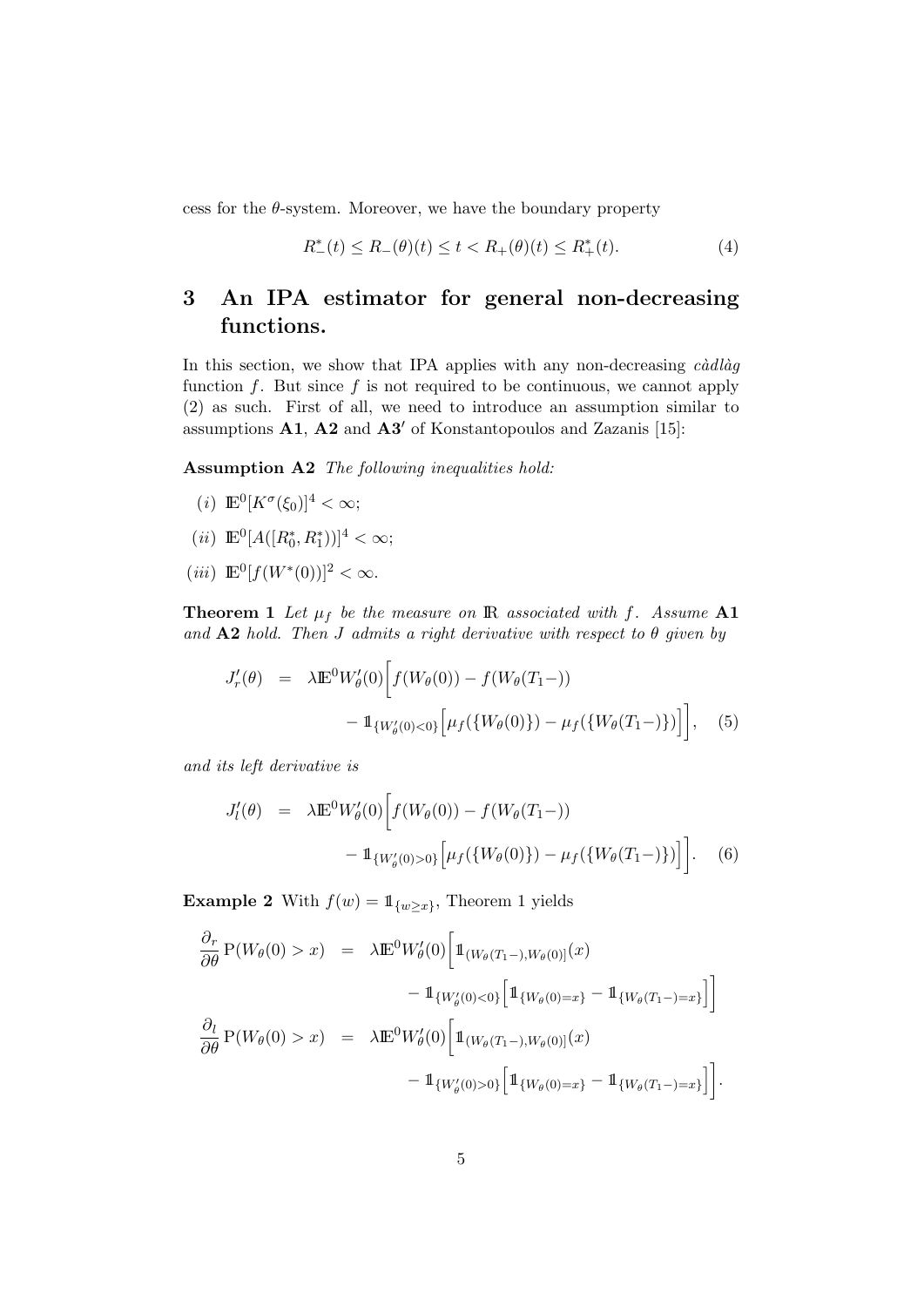Theorem 1 shows that  $J(\theta)$  admits right and left derivatives even when f is not continuous. But in a number of cases, we can get the equality of these two derivatives:

**Corollary 3** Assume A1 and A2 hold. If f is continuous or if  $W_\theta(0)$  and  $W_{\theta}(T_1-)$  admit densities with respect to  $P^0$  then  $J(\theta)$  is differentiable and

$$
J'(\theta) = \lambda \mathbb{E}^0 W_{\theta}'(0) [f(W_{\theta}(0)) - f(W_{\theta}(T_1-))]. \tag{7}
$$

Ē

**Proof** If f is continuous, then  $w \mapsto \mu_f({w}) \equiv 0$ . If  $W_\theta(0)$  admits a P<sup>0</sup>density, say  $\gamma^{0}(w)$ , we can use the fact that  $\mu_{f}(\{\cdot\})=0$  almost everywhere for the Lebesgue measure:

$$
|\mathbb{E}^{0}1_{\{W_{\theta}'(0) < 0\}} \mu_{f}(\{W_{\theta}(0)\})| \leq \mathbb{E}^{0} \mu_{f}(\{W_{\theta}(0)\})
$$
\n
$$
= \int_{0}^{\infty} \mu_{f}(\{w\}) \gamma^{0}(w) \, dw = 0.
$$

In either case, the result is proved.

**Remark** In the case where f admits a derivative  $f'$ , we can use the inversion formula (22) of Appendix and write (7) as

$$
J'(\theta) = \lambda \mathbb{E}^0 \left[ \int_0^{T_1} W'_\theta(t) f'(W_\theta(t)) dt \right] = \mathbb{E} \left[ W'_\theta(0) f'(W_\theta(0)) \right],
$$

thus obtaining the expected IPA estimate (2). In this computation, we used the fact that  $W_{\theta}'(t)$  is constant between arrivals during busy periods, and zero during idle periods. A comparison between the two estimates is made in Section 6.

Before starting the proof of the theorem, let us mention that our derivation is different from Konstantopoulos and Zazanis [15] in two respects: first we do not require an approximation procedure and we treat directly a non decreasing function f. This is made possible by the simple crucial observation that

$$
f(y) - f(x) = \int_{(x,y]} \mu_f(dz) \text{ for all } x \le y,
$$

which allows us to have a better view of the residual terms in the level crossing analysis that follows. The result can be applied to any function of bounded variation if assumption A2 is verified by both the increasing and decreasing parts of the function. Secondly, we do not need switch back and forth between the Palm probabilities with respect to the arrival process and with respect to the regeneration points as in [15]. However, we retain the fundamental idea of [15] by starting with its expression in terms of the Palm probability  $P^0$ .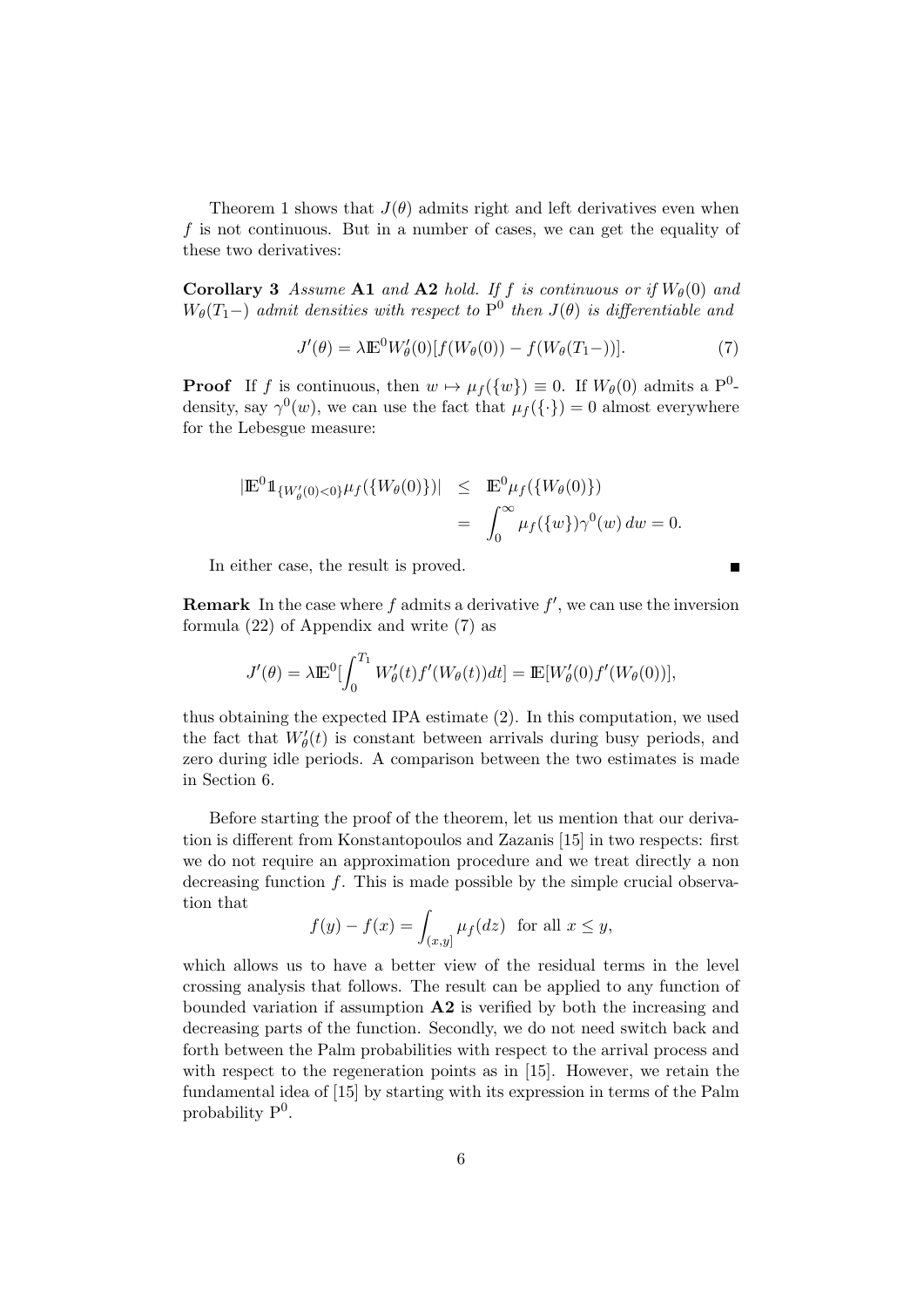**Proof of Theorem 1** Assume that  $f(0) = 0$ , so that f is non-negative. The Palm inversion formula (22) gives

$$
\begin{aligned}\n\mathbb{E}f(W_{\theta}(0)) &= \lambda \mathbb{E}^{0} \int_{0}^{T_{1}} f(W_{\theta}(t)) dt \\
&= \lambda \mathbb{E}^{0} \int_{0}^{T_{1}} \int_{\mathbb{R}_{+}} \mathbb{1}_{\{W_{\theta}(t) > x\}} \mu_{f}(dx) dt \\
&= \lambda \mathbb{E}^{0} \int_{\mathbb{R}_{+}} \int_{0}^{T_{1}} \mathbb{1}_{\{W_{\theta}(t) > x\}} dt \, \mu_{f}(dx)\n\end{aligned}
$$

and therefore

$$
\frac{1}{h} \mathbb{E}[f(W_{\theta+h}(0)) - f(W_{\theta}(0))] \n= \frac{\lambda}{h} \mathbb{E}^{0} \int_{\mathbb{R}_{+}} \int_{0}^{T_{1}} [\mathbb{1}_{\{W_{\theta+h}(t) > x\}} - \mathbb{1}_{\{W_{\theta}(t) > x\}}] dt \, \mu_{f}(dx).
$$

In order to simplify the notations, let:

$$
\varphi(x,t) \stackrel{\text{def}}{=} \mathbb{1}_{\{W_{\theta+h}(t) > x\}} - \mathbb{1}_{\{W_{\theta}(t) > x\}}
$$
  

$$
\Phi(\theta, h) \stackrel{\text{def}}{=} \int_{\mathbb{R}_+} \int_0^{T_1} \varphi(x,t) dt \,\mu_f(dx).
$$

The first step of our proof is to compute  $\lim_{h\to 0} \Phi(\theta,h)/h$ . We will have to integrate a function taking its values in  $\{-1,0,1\}$  with respect to  $dt \mu_f(dx)$ . Define also for any  $t \in [0, T_1)$ :

$$
\Delta W_{\theta,h} \stackrel{\text{def}}{=} W_{\theta+h}(t) - W_{\theta}(t).
$$

Assume first that  $h > 0$ . As shown in Figure 3, we must consider different cases depending on the relative position of  $W_{\theta}(0)$  and  $W_{\theta+h}(0)$ . We have to add cases 3 and 3', where  $W'_{\theta}(0) = 0$ , preventing us to guess their relative positions. In fact, all the terms of the formula can be found in the first two cases and we will leave the other ones to the reader's attention.

**Case 1:** for h small enough,  $W_{\theta+h}(0) > W_{\theta}(0)$  and  $\varphi = 1$ . The way to compute  $\Phi(\theta, h)$  can be best understood with the help of Figure 4.  $\Phi$  is equal to the area with a dashed border plus the dotted triangle on the left, minus the right one. Here the borders included in the areas are in bold; since all functions are *càdlàg*, these borders are the top and right ones.

$$
\frac{1}{h}\Phi(\theta, h) = \left[ f(W_{\theta}(0)) - f(W_{\theta}(T_{1}-)) \right] \frac{\Delta W_{\theta, h}}{h} \n+ \frac{1}{h} \int_{0}^{\Delta W_{\theta, h}} \mu_{f}((W_{\theta}(0), W_{\theta}(0) + y]) dy \n- \frac{1}{h} \int_{0}^{\Delta W_{\theta, h}} \mu_{f}((W_{\theta}(T_{1}-), W_{\theta}(T_{1}-) + y]) dy.
$$
\n(8)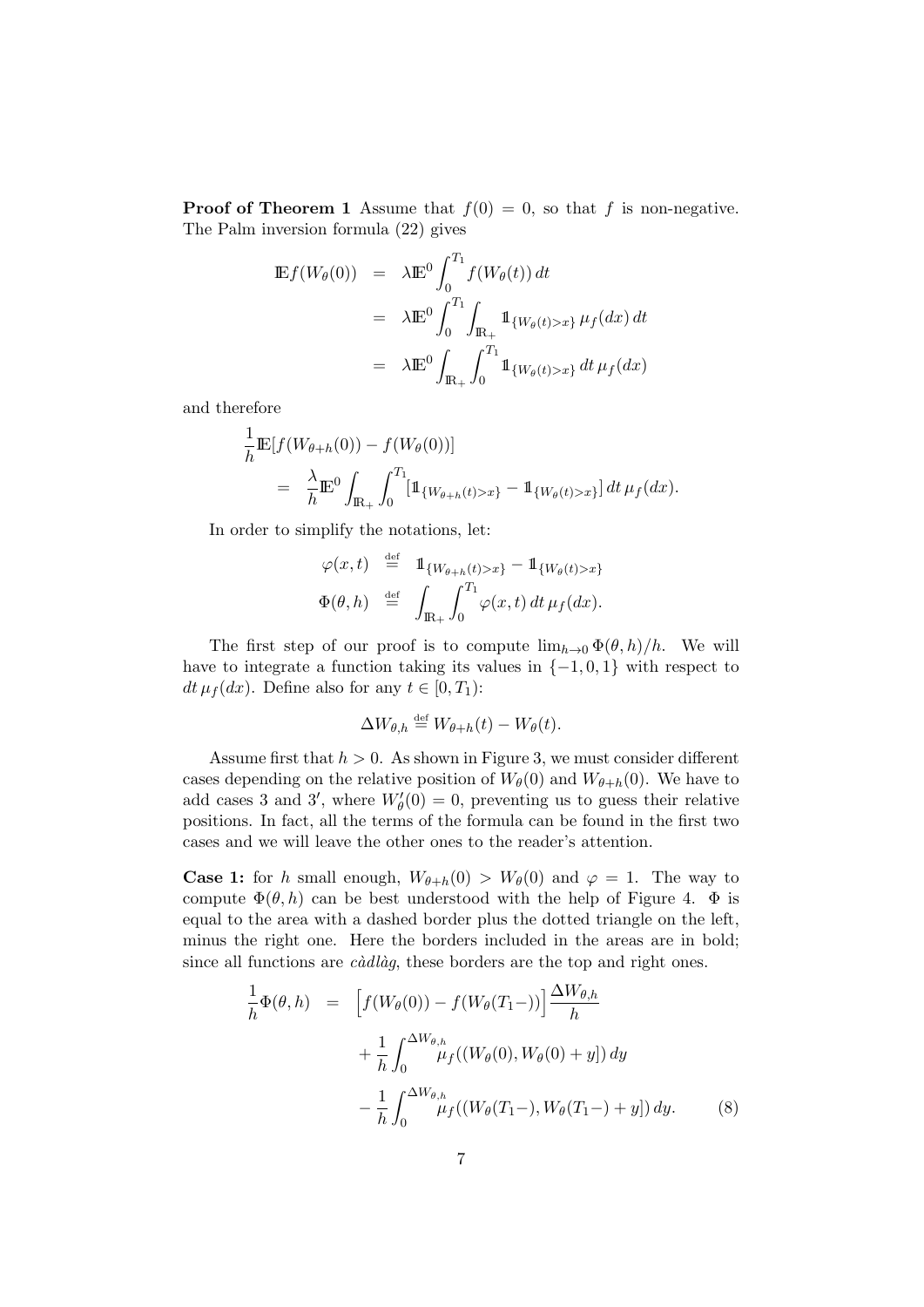

Case 1:  $W'(0) > 0$  and  $W(T_1-) > 0$ Case 2:  $W'(0) < 0$  and  $W(T_1-) > 0$ 



Case 1':  $W'(0) > 0$  and  $W(T_1-) = 0$  Case 2' :  $W'(0) < 0$  and  $W(T_1-) = 0$ 

Figure 3: Four different cases for the computation of  $\Phi.$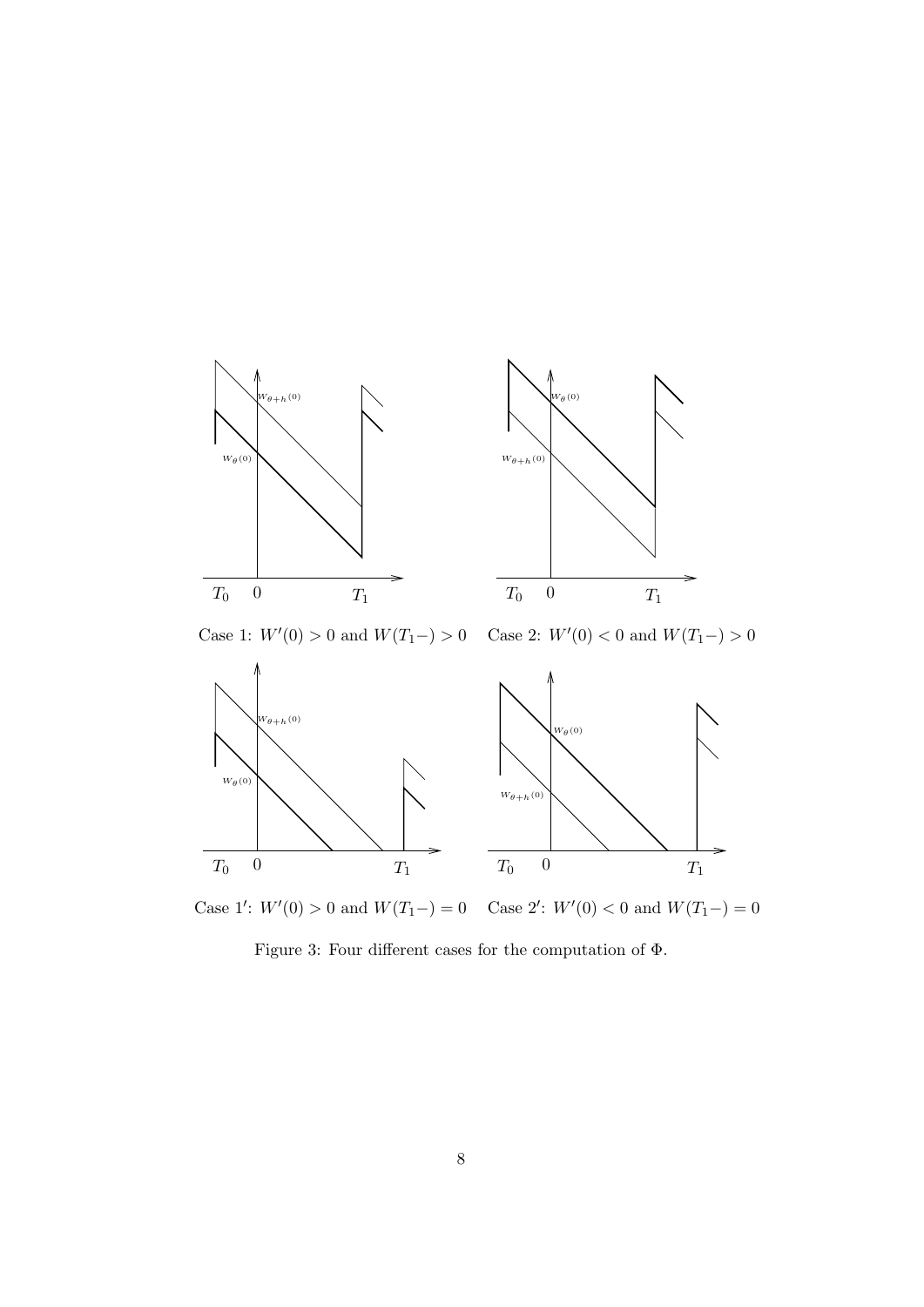

Figure 4: computation of  $\Phi$  in case 1.

The first term converges to  $[f(W_{\theta}(0)) - f(W_{\theta}(T_1-))]W_{\theta}'(0)$ . Moreover,

$$
\mu_f((W_{\theta}(0), W_{\theta}(0) + y]) = \mu_f((W_{\theta}(0), W_{\theta}(0) + y)) + \mu_f(\{W_{\theta}(0) + y\})
$$

and since  $\mu_f({W_\theta(0) + y}) = 0$  dy-a.e., the second term of r.h.s. of equation (8) reads

$$
\frac{1}{h} \int_0^{\Delta W_{\theta,h}} \mu_f((W_{\theta}(0), W_{\theta}(0) + y)) dy,
$$

which is less or equal than

$$
(W'_{\theta}(0) + o(1)) \mu_f((W_{\theta}(0), W_{\theta+h}(0))).
$$

Since  $W_{\theta}(0)$  is continuous in the neighborhood of  $\theta$ , this goes to zero with  $h$ . The third term converges to 0 for the same reasons. So we have in this case:

$$
\lim_{h \to 0+} \frac{1}{h} \Phi(\theta, h) = [f(W_{\theta}(0)) - f(W_{\theta}(T_1-))]W_{\theta}'(0).
$$

**Case 2:** here  $W_{\theta+h}(0) < W_{\theta}(0)$  and  $\varphi = -1$ . Due to the order of  $W_{\theta+h}(0)$ and  $W_{\theta}(0)$ , we find a formula different from equation (8)—see Figure 5:

$$
\frac{1}{h}\Phi(\theta, h) = -\left\{ \left[ f(W_{\theta}(0)) - f(W_{\theta}(T_{1}-)) \right] \frac{-\Delta W_{\theta, h}}{h} - \frac{1}{h} \int_{0}^{-\Delta W_{\theta, h}} \mu_{f}((W_{\theta}(0) - y, W_{\theta}(0))) dy + \frac{1}{h} \int_{0}^{-\Delta W_{\theta, h}} \mu_{f}((W_{\theta}(T_{1}-) - y, W_{\theta}(T_{1}-))) dy \right\}.
$$
\n(9)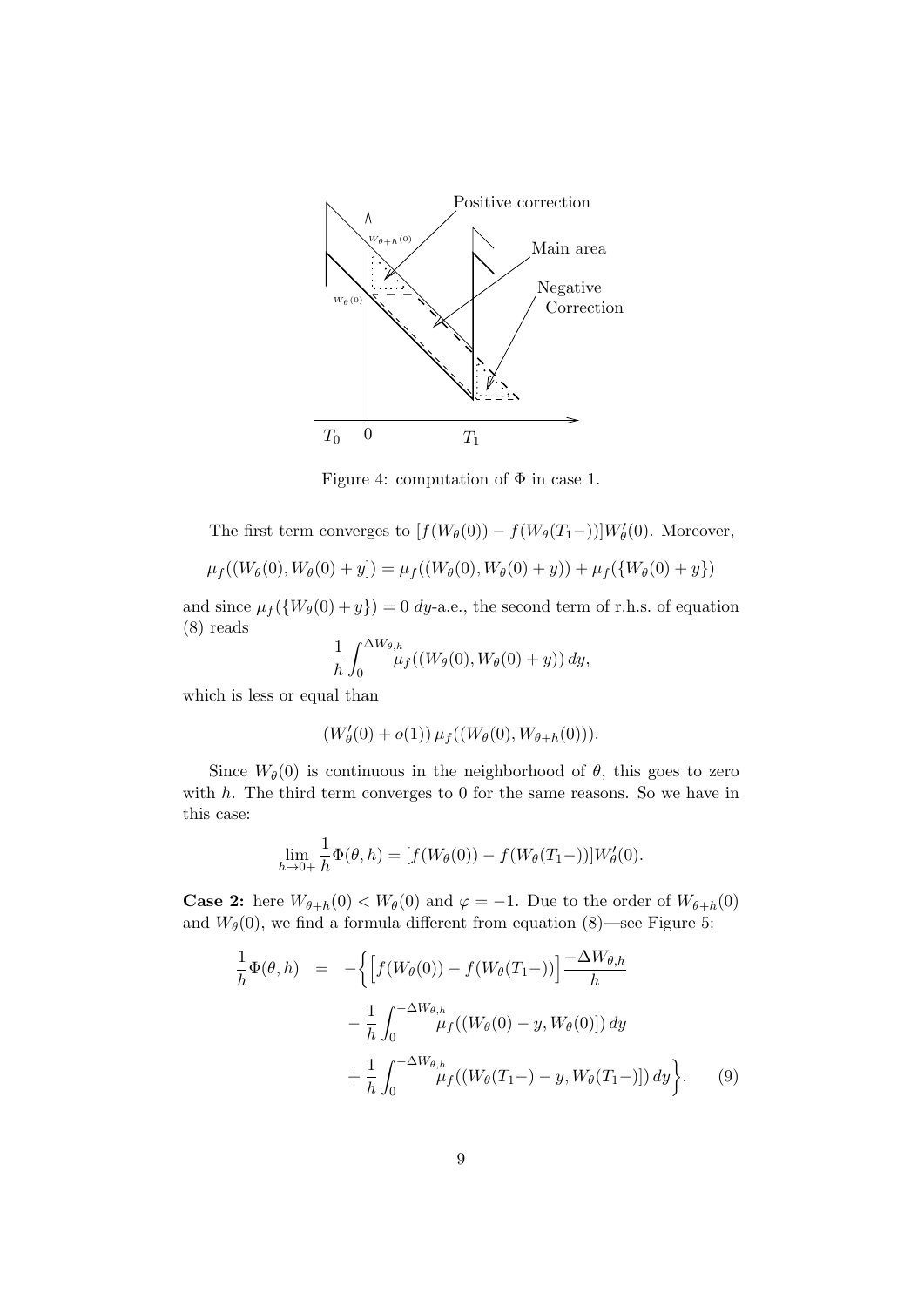

Figure 5: computation of  $\Phi$  in case 2.

The first term is the same as in case 1, but the second is equal to

$$
\frac{1}{h} \int_0^{-\Delta W_{\theta,h}} \mu_f((W_{\theta}(0) - y, W_{\theta}(0))) \, dy \ - \ \mu_f(\{W_{\theta}(0)\}) \frac{\Delta W_{\theta,h}}{h}
$$

and its limit is  $\mu_f({W_{\theta}(0)})W_{\theta}'(0)$ . The last term of  $\Phi(\theta, h)/h$  is computed in a similar way. Finally:

$$
\lim_{h \to 0+} \frac{1}{h} \Phi(\theta, h) = \left[ f(W_{\theta}(0)) - f(W_{\theta}(T_{1}-)) - \mu_{f}(\{W_{\theta}(0)\}) + \mu_{f}(\{W_{\theta}(T_{1}-)\}) \right] W_{\theta}'(0).
$$

We can summarize the above cases in the following formula:

$$
\lim_{h \to 0+} \frac{1}{h} \Phi(\theta, h) = W'_{\theta}(0) \Big[ f(W_{\theta}(0)) - f(W_{\theta}(T_1 -)) - 1_{\{W'_{\theta}(0) < 0\}} [\mu_f(\{W_{\theta}(0)\}) - \mu_f(\{W_{\theta}(T_1 -)\})] \Big].
$$

The next step is to find a bound for  $\Phi(\theta, h)/h$  which has a finite mean with respect to  $P^0$ . The formulas for each case give:

$$
\left| \frac{1}{h} \Phi(\theta, h) \right| \leq \left( f(W_{\theta}(0)) - f(W_{\theta}(T_{1}-)) \right) \left| \frac{\Delta W_{\theta, h}}{h} \right|
$$
  
+ 
$$
\left| f(W_{\theta+h}(0)) - f(W_{\theta}(0)) \right| \cdot \left| \frac{\Delta W_{\theta, h}}{h} \right|
$$
  
+ 
$$
\left| f(W_{\theta+h}(T_{1}-)) - f(W_{\theta}(T_{1}-)) \right| \cdot \left| \frac{\Delta W_{\theta, h}}{h} \right|
$$
  

$$
\leq 3 f(W^*(0)) K_{\theta}^W(0).
$$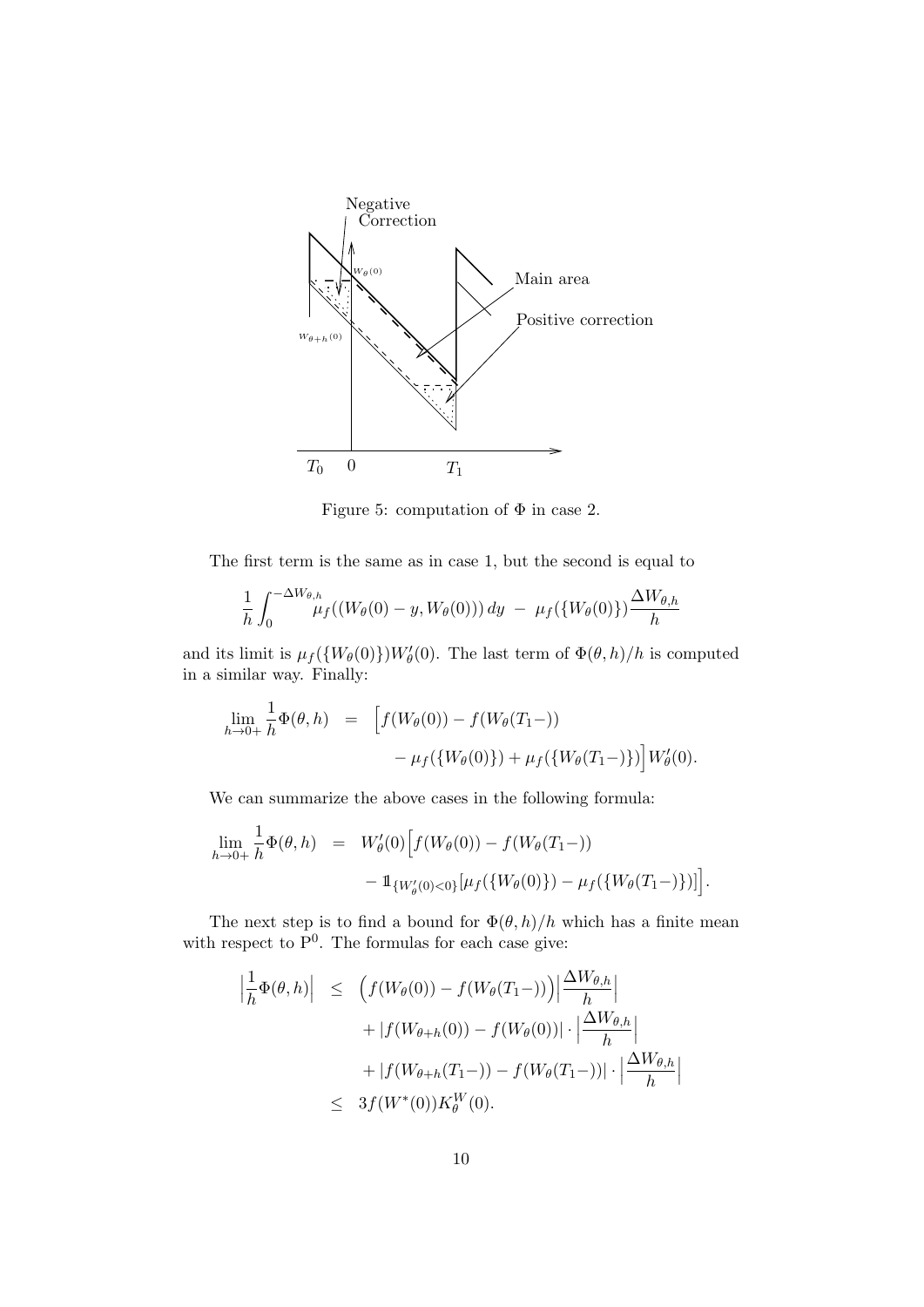The last inequality takes advantage of the fact that  $f$  is non-decreasing and of the domination property (3).  $K_{\theta}^{W}(t)$  is a Lipschitz coefficient for  $W(t)$ w.r.t.  $\theta$ . Finally,

$$
\left|\frac{1}{h}\Phi(\theta,h)\right| \le 3f(W^*(0))K_\theta^W(0).
$$

The latter expression is independent from  $h$ . Moreover, it has a finite mean under  $P^0$ : from Cauchy-Schwartz inequality,

$$
\mathbb{E}^{0}\Big[f(W^{*}(0))K_{\theta}^{W}(0)\Big] \leq \sqrt{\mathbb{E}^{0}[f(W^{*}(0))]^{2}}\sqrt{\mathbb{E}^{0}[K_{\theta}^{W}(0)]^{2}}.
$$

The first mean is finite from assumption  $A2-(iii)$ . To prove that the second one is also finite, we must first give an expression of  $K_{\theta}^W(0)$ :

$$
\left| \frac{W_{\theta+h}(0) - W_{\theta}(0)}{h} \right| \leq \left| \frac{W_{\theta+h}(T_{-1}) - W_{\theta}(T_{-1})}{h} \right| + \left| \frac{\sigma_0(\theta + h) - \sigma_0(\theta)}{h} \right|
$$
  

$$
\leq \sum_{n \in \mathbb{Z}} \left| \frac{\sigma_n(\theta + h) - \sigma_n(\theta)}{h} \right| 1_{[R^*(T_0),0)}(T_n)
$$
  

$$
\leq \sum_{n \in \mathbb{Z}} K^{\sigma}(\xi_n) 1_{[R^*(0),R^*(0))}(T_n)
$$
  

$$
\stackrel{\text{def}}{=} K_{\theta}^W(0).
$$

The first inequality comes from equation (1) and inequality  $|a^+ - b^+| \leq$  $|a-b|$ ; then we use the boundary property (4) and last the Lipschitz property **A1-**(*i*). To prove that  $\mathbb{E}^0[K_\theta^W(0)]^2$  is finite, we can use the inequality  $(x_1 + \cdots + x_n)^p \leq n^{p-1}(x_1^p + \cdots + x_n^p)$  and

$$
\mathbb{E}^{0}\Big[\sum_{n\in\mathbb{Z}} K^{\sigma}(\xi_{n})1\!\!1_{[R_{-}^{*}(0),R_{+}^{*}(0))}(T_{n})\Big]^{2}\n\leq \mathbb{E}^{0}\Big[\sum_{n\in\mathbb{Z}} A([R_{0}^{*},R_{1}^{*}))[K^{\sigma}(\xi_{n})]^{2}1\!\!1_{[R_{-}^{*}(0),R_{+}^{*}(0))}(T_{n})\Big]\n\leq \mathbb{E}^{0}[A([R_{0}^{*},R_{1}^{*}))]^{2}[K^{\sigma}(\xi_{0})]^{2}\n\leq \sqrt{\mathbb{E}^{0}[A([R_{0}^{*},R_{1}^{*}))]^{4}}\sqrt{\mathbb{E}^{0}[K^{\sigma}(\xi_{0})]^{4}},
$$

which is finite from  $A2-(i)$  and  $A2-(ii)$ . Here, the second inequality uses Lemma 9.

Summing up our results, we can apply the Dominated Convergence Theorem:

$$
J'_r(\theta) \stackrel{\text{def}}{=} \lim_{h \to 0+} \mathbb{E}[f(W_{\theta+h}(0)) - f(W_{\theta}(0))]
$$
  

$$
= \lim_{h \to 0+} \lambda \mathbb{E}^0 \frac{1}{h} \Phi(\theta, h)
$$
  

$$
= \lambda \mathbb{E}^0 \lim_{h \to 0+} \frac{1}{h} \Phi(\theta, h)
$$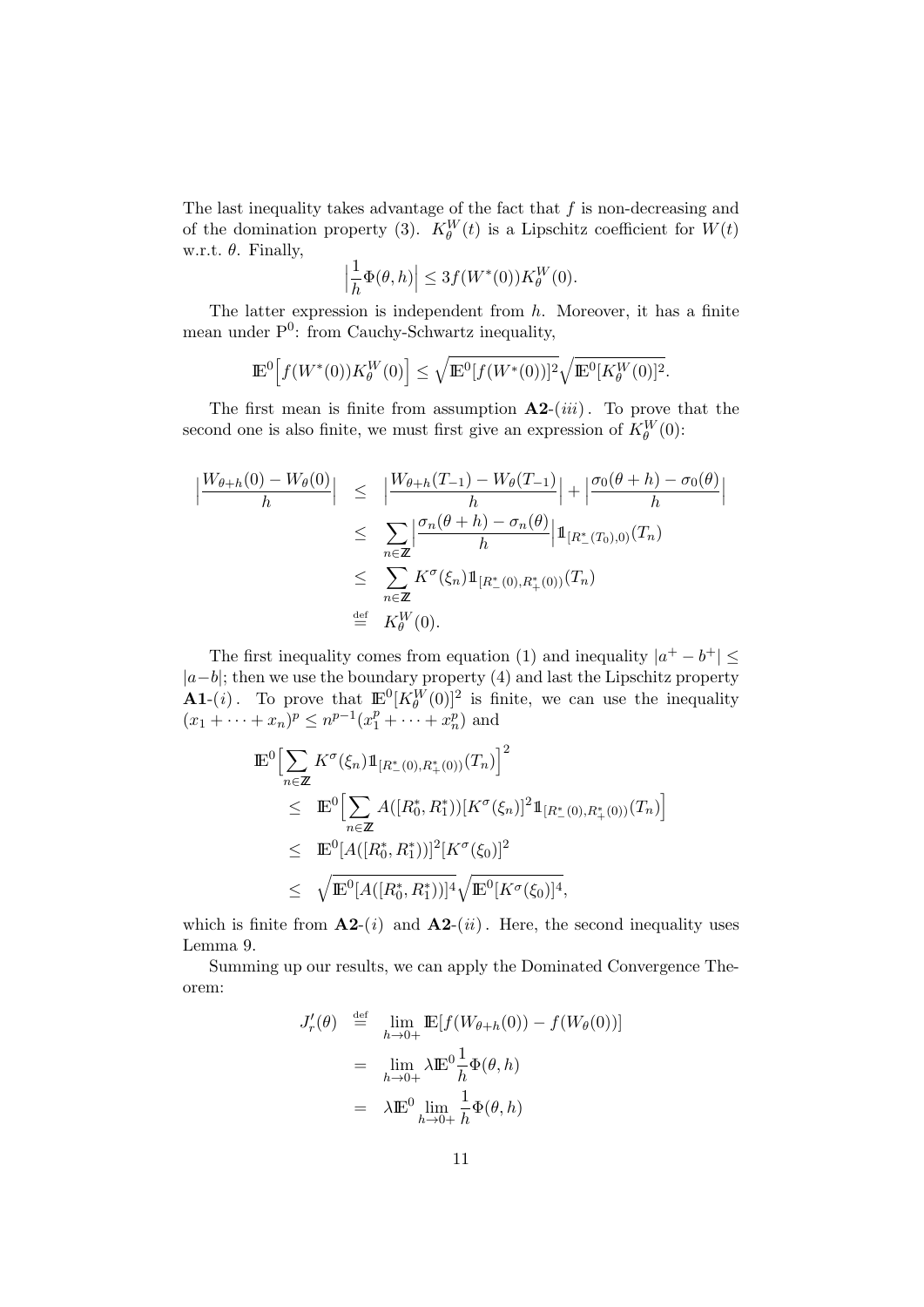

Figure 6: workload of the D/D/1 queue.

This gives equation (5). The case of  $h < 0$  is handled in the same way and gives equation (6)—loosely speaking, the above cases used the sign of  $W_{\theta+h}(0) - W_{\theta}(0)$ ; this sign is inverted if  $h < 0$ . This concludes the proof of the theorem.

**Remark** Assumption **A2** ensures that  $\mathbb{E}^0[f(W^*(0))K_\theta^W(0)] < \infty$ . If we know that  $f$  is bounded, for example, the only assumptions we need are

- (*i*)  $\mathbb{E}^0[K^\sigma(\xi_0)]^2 < \infty;$
- (*ii*)  $\mathbb{E}^0[A([R_0^*, R_1^*))]^2 < \infty$ .

This reduced set of assumptions can for instance be used in Example 2.

It is important to point out that Corollary 3 cannot always be applied. We show such a case in next example :

**Example 4** Consider a  $D/D/1$  queue, that is with deterministic interarrival time  $\tau$  and service time  $\theta < \tau$ . In order to have a stationary queue,  $T_0$  must be uniformly spread in  $[-\tau, 0]$ . As we can see in Figure 6, we have

$$
W(T_n) = \theta
$$
,  $W(T_n-) = 0$ ,  $W'_\theta(0) = 1 \text{ P}^0$ -a.s.

For  $x > 0$ , take  $f(w) = 1_{\{w \ge x\}}$  as in Example 2. Then if  $\theta \le x$ ,  $J(\theta) = 0$ , else

$$
J(\theta) = \int_{-\tau}^{0} 1\!\!1_{\{\theta + t \geq x\}} \frac{dt}{\tau} = \frac{\theta - x}{\tau}.
$$

Finally  $J(\theta) \equiv P(W_{\theta}(0) \geq x) = \left(\frac{\theta - x}{\tau}\right)$  $\left(\frac{-x}{\tau}\right)^+$ , which is not differentiable at point  $\theta = x$ . Besides,

$$
J_r'(\theta) \quad = \quad \lambda \mathbb{E}^0[\mathbb{1}_{\{\theta \ge x\}} - \mathbb{1}_{\{0 \ge x\}}]
$$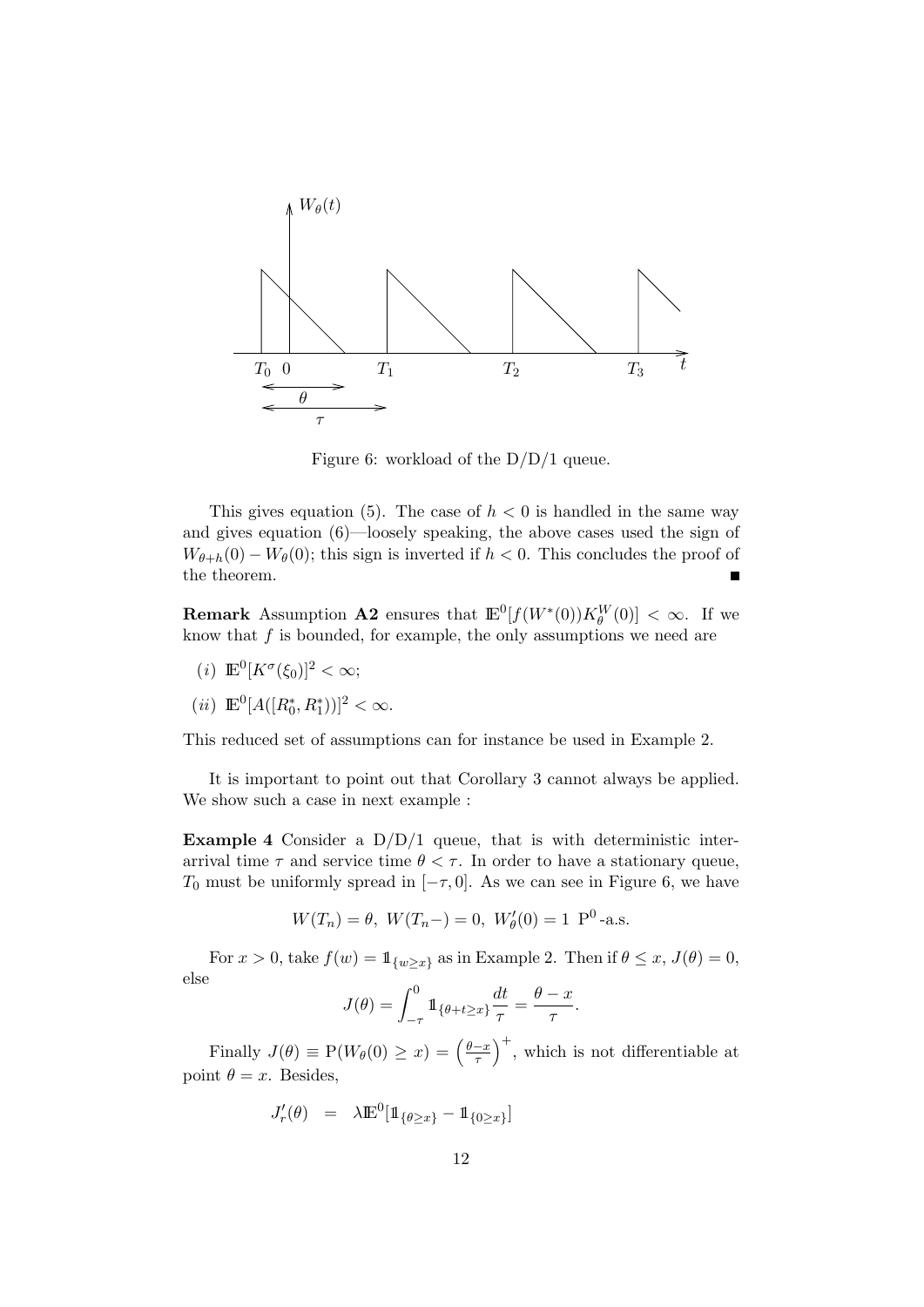$$
= \frac{1}{\tau} 1\!\!1_{\{\theta \ge x\}}
$$
  

$$
J'_{l}(\theta) = \lambda \mathbb{E}^{0}[1\!\!1_{\{\theta \ge x\}} - 1\!\!1_{\{0 \ge x\}} + 1\!\!1_{\{0 = x\}} - 1\!\!1_{\{\theta = x\}}]
$$
  

$$
= \frac{1}{\tau} 1\!\!1_{\{\theta > x\}}
$$

## 4 Second order derivative.

The method used in Section 3 can be used for higher-order derivatives. We need assumptions on the properties of our system and some new moment conditions:

#### Assumption A3 G and f verify the following:

(i)  $\theta \mapsto G(\xi, \theta)$  is twice differentiable and there exists a function  $\xi \mapsto$  $K^{\sigma'}(\xi)$  such that

 $|G(\xi, \theta + 2h) - 2G(\xi, \theta + h) + G(\xi, \theta)| \leq h^2 K^{\sigma'}(\xi);$ 

(ii)  $w \mapsto f(w)$  is non-decreasing and differentiable.

Assumption A4 The following inequalities hold:

- (*i*)  $\mathbb{E}^0[K^\sigma(\xi_0)]^8 < \infty;$
- (*ii*)  $\mathbb{E}^0[K^{\sigma'}(\xi_0)]^4 < \infty;$
- (*iii*)  $\mathbb{E}^0[A([R_0^*, R_1^*))]^8 < \infty;$
- $(iv) \mathbb{E}^0[f(W^*(0))]^2 < \infty;$
- (v)  $\mathbb{E}^0[\sup_{\theta} f'(W_{\theta}(0))]^2 < \infty;$
- (*vi*)  $\mathbb{E}^0[\sup_{\theta} f'(W_{\theta}(T_1-))]^2 < \infty.$

The main result of this section is:

Theorem 5 Assume A1, A3 and A4 hold; then J admits a right second derivative with respect to  $\theta$  given by

$$
J_r''(\theta) = \lambda \mathbb{E}^0 \bigg[ W_\theta''(0) \Big[ f(W_\theta(0)) - f(W_\theta(T_1 -)) \Big] + [W'(0)]^2 \Big[ f'(W_\theta(0)) - f'(W_\theta(T_1 -)) - \mathbb{1}_{\{W_\theta'(0) < 0\}} [\mu_{f'}(\{W_\theta(0)\}) - \mu_{f'}(\{W_\theta(T_1 -)\})] \Big], \tag{10}
$$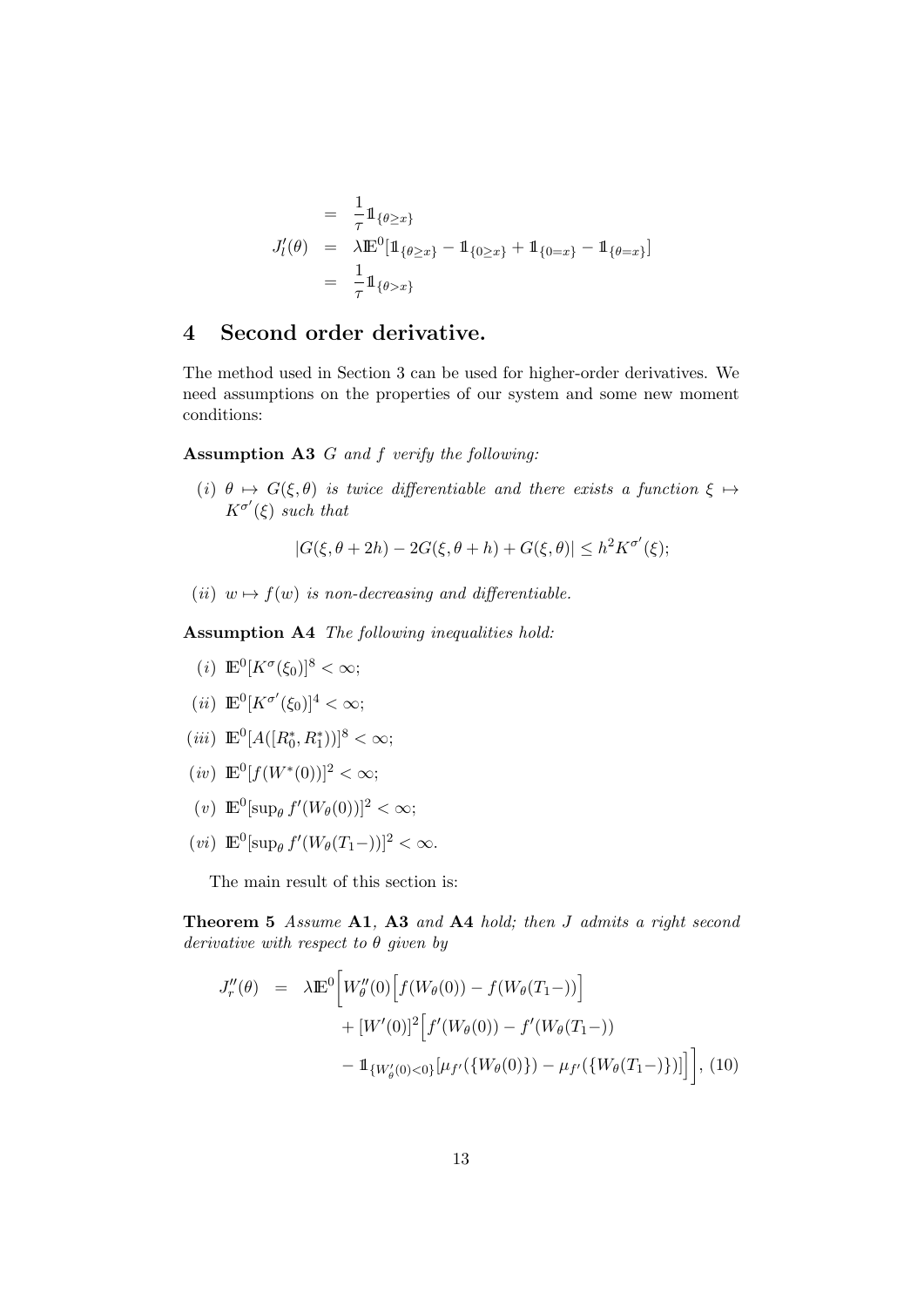and its left second derivative is

$$
J_l''(\theta) = \lambda \mathbb{E}^0 \Big[ W_\theta''(0) \Big[ f(W_\theta(0)) - f(W_\theta(T_1 -)) \Big] + [W'(0)]^2 \Big[ f'(W_\theta(0)) - f'(W_\theta(T_1 -)) - 1_{\{W_\theta'(0) > 0\}} [\mu_{f'}(\{W_\theta(0)\}) - \mu_{f'}(\{W_\theta(T_1 -)\})] \Big].
$$
 (11)

Corollary 6 Assume A1, A3 and A4 hold; if  $f'$  is continuous or if  $W_{\theta}(0)$ and  $W_{\theta}(T_1-)$  admit densities w.r.t. P<sup>0</sup> then  $J(\theta)$  is differentiable twice and

$$
J''(\theta) = \lambda \mathbb{E}^{0} \Big[ W''_{\theta}(0) \Big[ f(W_{\theta}(0)) - f(W_{\theta}(T_{1}-)) \Big] + [W'(0)]^{2} \Big[ f'(W_{\theta}(0)) - f'(W_{\theta}(T_{1}-)) \Big] \Big].
$$

Proof of Theorem 5 As this proof is very similar to that of Theorem 1, we will omit the parts of it which are not new. We want to compute the limit as  $h \to 0$  of

$$
\frac{1}{h^2} \mathbb{E}\Big[f(W_{\theta+2h}(0)) - 2f(W_{\theta+h}(0)) + f(W_{\theta}(0))\Big] = \frac{\lambda}{h^2} \mathbb{E}^0 \Phi_2(\theta, h),
$$

with

$$
\Phi_2(\theta, h) \stackrel{\text{def}}{=} \int_{\mathbb{R}_+} \int_0^{T_1} \Big[ \mathbb{1}_{\{W_{\theta+2h}(t) > x\}} - \mathbb{1}_{\{W_{\theta+h}(t) > x\}} \Big] \n- \big[ \mathbb{1}_{\{W_{\theta+h}(t) > x\}} - \mathbb{1}_{\{W_{\theta}(t) > x\}} \big] \Big] dt \, \mu_f(dx).
$$

We will once more distinguish two important cases among all possible ones, depending on the sign of  $W_{\theta}'(0)$ . Suppose first that  $h > 0$ .

**Case 1:**  $W'_{\theta}(0) > 0$ ; for h small enough,  $W_{\theta}(0) < W_{\theta+h}(0) < W_{\theta+2h}(0)$ see Figure 7. We have here to subtract the areas of two bands which are of the same sort as in Theorem 1:

$$
\Phi_2(\theta, h) = \Delta W_{\theta + h, h} \Big[ f(W_{\theta + h}(0)) - f(W_{\theta + h}(T_1 -)) \Big] \n- \Delta W_{\theta, h} \Big[ f(W_{\theta}(0)) - f(W_{\theta}(T_1 -)) \Big] \n+ A_{\theta, h}(0) - A_{\theta, h}(T_1 -)
$$

where

$$
A_{\theta,h}(t) = \int_0^{\Delta W_{\theta+h,h}} \mu_f((W_{\theta+h}(t), W_{\theta+h}(t)+y]) dy - \int_0^{\Delta W_{\theta,h}} \mu_f((W_{\theta}(t), W_{\theta}(t)+y]) dy.
$$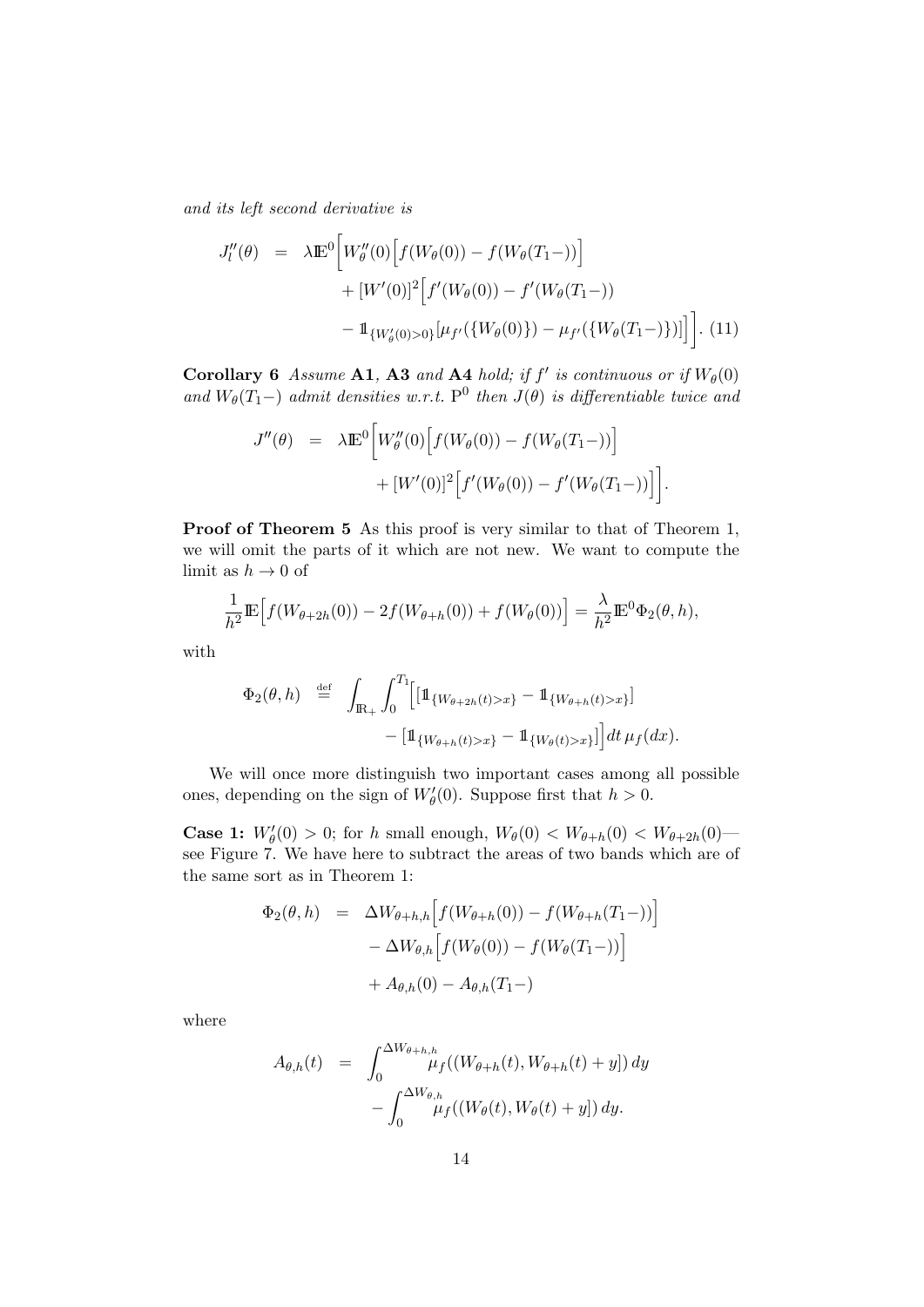

Figure 7: computation of  $\Phi_2$  in cases 1 and 2

The main term is equal to

$$
\Delta W_{\theta+h,h} \Big[ f(W_{\theta+h}(0)) - f(W_{\theta+h}(T_1-)) - f(W_{\theta}(0)) + f(W_{\theta}(T_1-)) \Big] + \Delta^2 W_{\theta,h} \Big[ f(W_{\theta}(0)) - f(W_{\theta}(T_1-)) \Big].
$$

Moreover,

$$
A_{\theta,h}(0) = \int_0^{\Delta W_{\theta,h}} \left[ f(W_{\theta+h}(0) + y) - f(W_{\theta+h}(0)) - f(W_{\theta}(0) + y) + f(W_{\theta}(0)) \right] dy + o(h^2)
$$
  
= 
$$
\int_0^{\Delta W_{\theta,h}} hW_{\theta}'(0) \mu_{f'}((W_{\theta}(0), W_{\theta}(0) + y]) dy + o(h^2)
$$

As in Theorem 1-case 1,  $\lim_{h\to 0} A_{\theta,h}(0)/h^2 = 0$ ; the limit is the same for  $A_{\theta,h}(T_1-)$ . Consequently,

$$
\lim_{h \to 0+} \frac{1}{h^2} \Phi_2(\theta, h) = [W'_\theta(0)]^2 [f'(W_\theta(0)) - f'(W_\theta(T_1-))]
$$
  
+ 
$$
W''_\theta(0) [f(W_\theta(0)) - f(W_\theta(T_1-))].
$$

**Case 2:**  $W'_{\theta}(0) < 0$ ; for h small enough,  $W_{\theta}(0) > W_{\theta+h}(0) > W_{\theta+2h}(0)$  and

$$
\Phi_2(\theta, h) = -1 \cdot \left\{ -\Delta W_{\theta+h,h} \Big[ f(W_{\theta+h}(0)) - f(W_{\theta+h}(T_1-)) \Big] - \Delta W_{\theta,h} \Big[ f(W_{\theta}(0)) - f(W_{\theta}(T_1-)) \Big] - B_{\theta,h}(0) + B_{\theta,h}(T_1-) \right\}
$$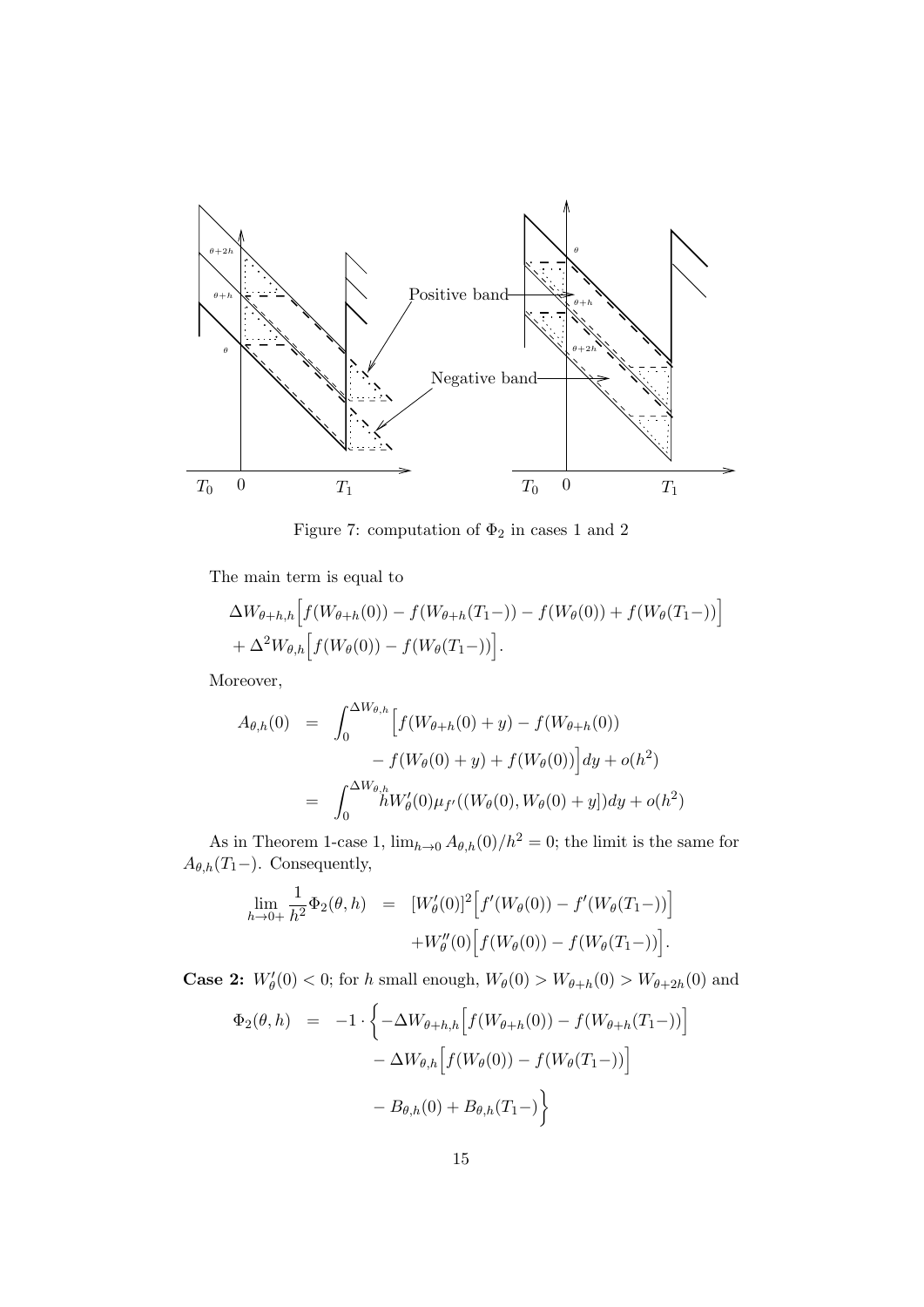where

$$
B_{\theta,h}(t) \stackrel{\text{def}}{=} \int_0^{-\Delta W_{\theta+h,h}} \mu_f((W_{\theta+h}(t) - y, W_{\theta+h}(t)]) dy - \int_0^{-\Delta W_{\theta,h}} \mu_f((W_{\theta}(t) - y, W_{\theta}(t)]) dy.
$$

While the main part has the same limit as in case 1, we have

$$
B_{\theta,h}(0) = \int_0^{-\Delta W_{\theta,h}} hW'_{\theta}(0)\mu_{f'}((W_{\theta}(0) - y, W_{\theta}(0)))dy + o(h^2)
$$
  
=  $-h^2[W'_{\theta}(0)]^2 \mu_{f'}(\{W_{\theta}(0)\}) + o(h^2).$ 

Finally, in case 2,

$$
\lim_{h \to 0+} \frac{1}{h^2} \Phi_2(\theta, h) = [W'_\theta(0)]^2 [f'(W_\theta(0)) - f'(W_\theta(T_1 -))]
$$
  
+  $W''_\theta(0) [f(W_\theta(0)) - f(W_\theta(T_1 -))]$   
-  $[W'_\theta(0)]^2 [\mu_{f'}(\{W_\theta(0)\}) - \mu_{f'}(\{W_\theta(T_1 -)\})].$ 

Besides,

$$
\left| \frac{1}{h^2} \Phi_2(\theta, h) \right| \leq 3 \left[ \sup_{\theta} f'(W_{\theta}(0)) + \sup_{\theta} f'(W_{\theta}(T_1 -)) \right] \left[ K_{\theta}^W(0) \right]^2
$$
  
+  $f(W^*(0)) K_{\theta}^W(0),$ 

where  $K_{\theta}^{W}(0)$  is the same as in Theorem 1 and

$$
K_{\theta}^{W'}(0) \stackrel{\text{def}}{=} \sum_{n \in \mathbb{Z}} K^{\sigma'}(\xi_n) 1\!\!1_{[R^*_{-}(0), R^*_{+}(0))}(T_n).
$$

As in theorem 1, we use Lemma 9, Cauchy-Schwartz inequality and assumption **A4** to prove that  $|\Phi_2(\theta, h)/h^2|$  has a finite mean under P<sup>0</sup>. Using the Dominated Convergence Theorem, we find expressions (10) and (11) for the second derivatives of J.

# 5 Other parameters of the queue.

Let us consider a setting slightly different from the original one: we still deal with a  $G/G/1$  queue, but now working at speed  $\nu$ . Lindley's equation for the workload of the queue reads:

$$
W_{\nu}(t) = (W_{\nu}(T_n -) + \sigma_n - \nu(t - T_n))^{+}, \ t \in [T_n, T_{n+1}).
$$

We address the same problem as in Section 3 in this new setting. Our method can apply in this case in the same way as for variable service times; we will try to keep the notations as close as possible to those of Section 2 to point out the similitudes, replacing  $\theta$  with  $\nu$  when necessary.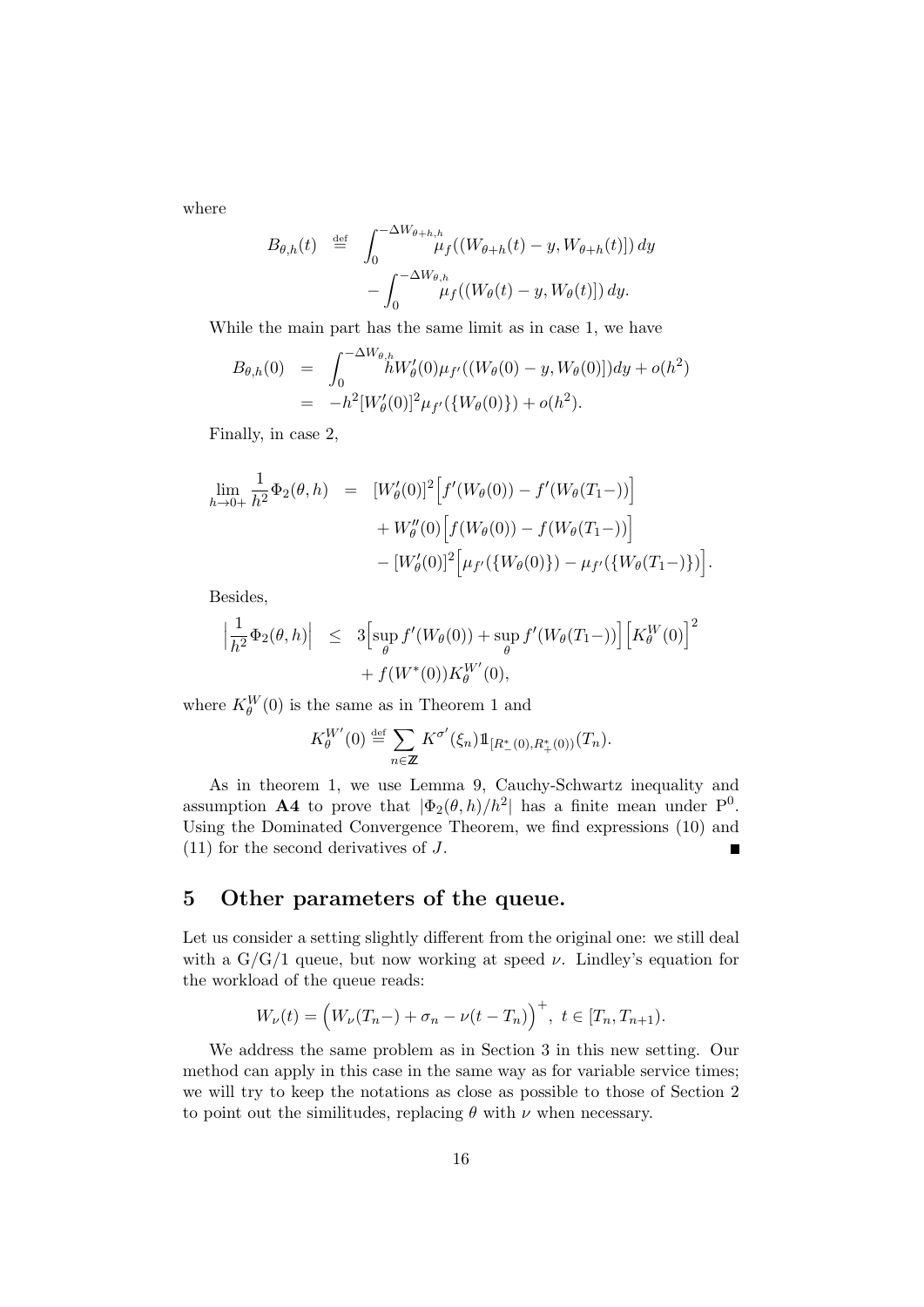

Figure 8: the domination property for the speed

**Remark** As an anonymous reviewer pointed out, if we define  $\bar{W}_{\nu}(t)$  =  $\nu W_{\nu}(t)$  we have the relation:

$$
\bar{W}_{\nu}(t) = \left(\bar{W}_{\nu}(T_n - ) + \frac{\sigma_n}{\nu} - (t - T_n)\right)^+, \ t \in [T_n, T_{n+1}).
$$

This means that the queue with workload  $\bar{W}_{\nu}$  fits in the framework of Sections 2 and 3. Nevertheless, what we want to estimate is  $(\partial/\partial \nu) \mathbb{E} f(\nu \bar{W}_{\nu}(0)),$ which does not follow directly from Theorem 1. The extra computations needed would cancel the gain of using Theorem 1. Note also that this result will be useful in the second part of this section to deal with parameters of the arrival process.

Assume that  $\nu \geq \nu^* > 0$ ; then as in Section 2, we can construct all the queues for different values of  $\nu$  so that for all  $\nu \geq \nu^*$  and  $t \in \mathbb{R}$ , we have the relation (see Figure 8)

$$
W_{\nu}(t) \le W_{\nu^*}(t) \tag{12}
$$

$$
R_{-}^{*}(t) \le R_{-}(\nu)(t) \le t < R_{+}(\nu)(t) \le R_{+}^{*}(t),\tag{13}
$$

The assumption on moments we need is much like  $A2$ :

Assumption A5 The following moments are finite:

- (*i*)  $\mathbb{E}^{0}[\tau_{0}]^{4} < \infty;$
- (*ii*)  $\mathbb{E}^0[A([R_0^*, R_1^*))]^4 < \infty;$
- (*iii*)  $\mathbb{E}^0[f(W_{\nu^*}(0))]^2 < \infty.$

The first real difference with the results of Section 3 is that the expressions for the derivative use a primitive of  $f$ , whereas only  $f$  appeared in Theorem 1.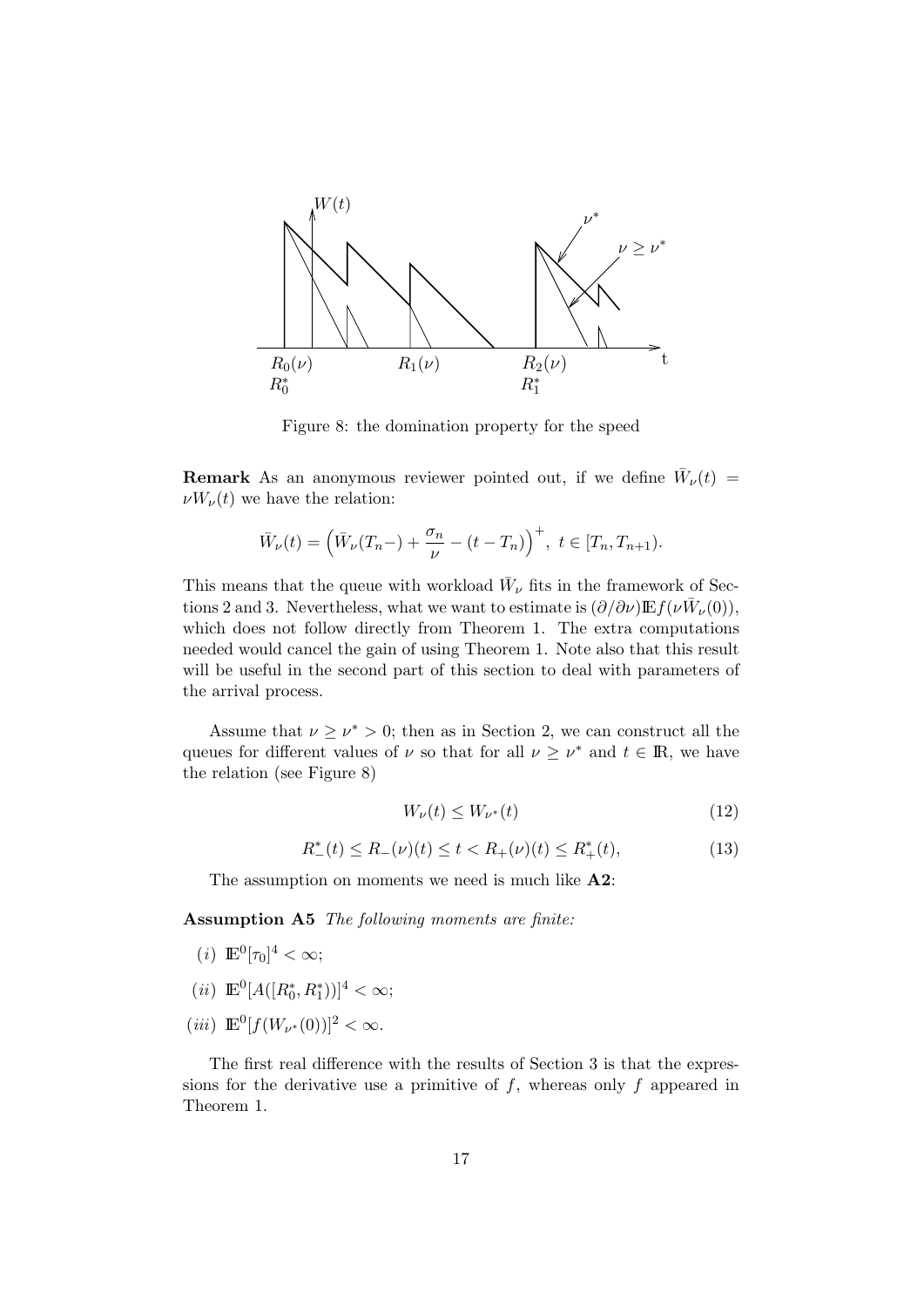**Theorem 7** Let F be a primitive of f; if  $\mathbf{A5}$  holds, then J has a right-hand derivative equal to:

$$
J'_{r}(\nu) = \frac{\lambda}{\nu^{2}} \mathbb{E}^{0} \Big\{ \nu W'_{\nu}(0) \Big[ f(W_{\nu}(0)) - f(W_{\nu}(T_{1}-)) \Big] + F(W_{\nu}(0)) - F(W_{\nu}(T_{1}-)) - [W_{\nu}(0) - W_{\nu}(T_{1}-)] f(W_{\nu}(T_{1}-)) \Big\}
$$
(14)

and its left-hand derivative is

$$
J'_{l}(\nu) = \frac{\lambda}{\nu^{2}} \mathbb{E}^{0} \Big\{ \nu W'_{\nu}(0) \Big[ f(W_{\nu}(0)) - f(W_{\nu}(T_{1}-)) \Big] + F(W_{\nu}(0)) - F(W_{\nu}(T_{1}-)) - [W_{\nu}(0) - W_{\nu}(T_{1}-)] f(W_{\nu}(T_{1}-)) + \nu W'_{\nu}(0) [\mu_{f}(\{W_{\nu}(0)\}) - \mu_{f}(\{W_{\nu}(T_{1}-)\})] - [W_{\nu}(0) - W_{\nu}(T_{1}-)] \mu_{f}(\{W_{\nu}(T_{1}-)\}) \Big\}.
$$

If f is continuous or if both  $W_{\nu}(0)$  and  $W_{\nu}(T_1-)$  admit densities w.r.t.  $P^0$ , then J is differentiable and its derivative is equal to  $J'_r$ .

Remark The expressions in Theorem 7 seem really complicated when compared to those obtained in Theorem 1; in fact, in the case where  $f$  is differentiable, the inversion formula applied to (14) gives the classic IPA formula

$$
J'(\nu) = \mathbb{E}W'_{\nu}(0)f(W_{\nu}(0)).
$$

The complexity of (14) comes from the fact that  $W'_{\nu}(t)$  is not constant on  $[T_0, T_1)$ .

Proof of Theorem 7 We once more proceed as in the proof of Theorem 1—more details can be found in [4]. Define

$$
\Phi(\nu, h) \stackrel{\text{def}}{=} \int_{\mathbb{R}_+} \int_0^{T_1} [\mathbb{1}_{\{W_{\nu+h}(t) > x\}} - \mathbb{1}_{\{W_{\nu}(t) > x\}}] dt \, \mu_f(dx)
$$

and remark that

$$
\frac{1}{h} \mathbb{E}[f(W_{\nu+h}(0)) - f(W_{\nu}(0))] = \frac{\lambda}{h} \mathbb{E}^{0} \Phi(\nu, h).
$$

We will consider only right-hand derivatives; left-hand derivatives are obtained with the same method. Figure 9 shows how  $\Phi$  can be computed: the main area is equal to the area of the trapezium on the right. As  $W_{\nu}$  is linear in  $\nu$ , we have

$$
\Delta W_{\nu,h}(T_1-) - \Delta W_{\nu,h}(0) = hT_1',
$$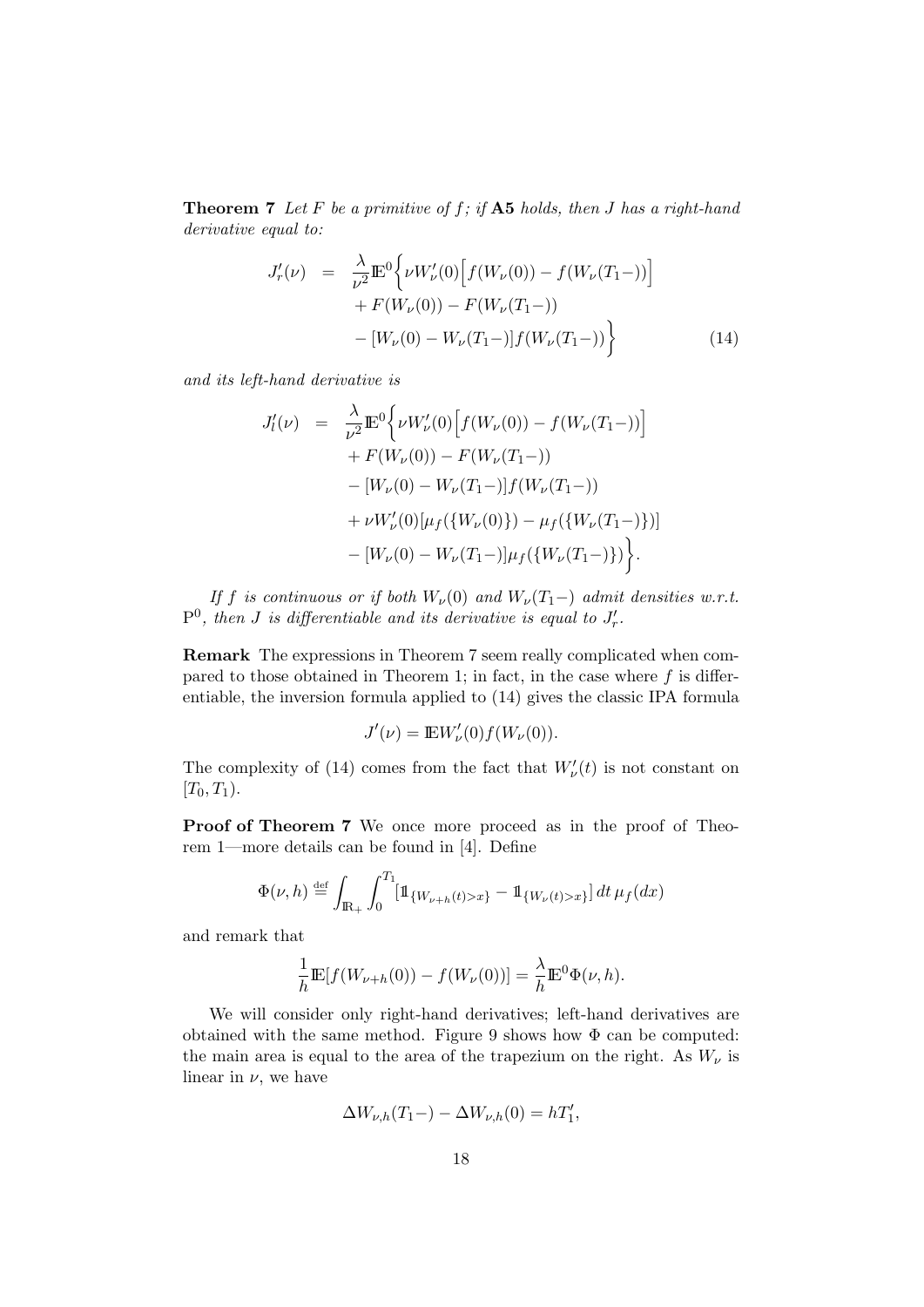

Figure 9: computation of  $\Phi$  for  $h > 0$ .

where

$$
T_1' \stackrel{\text{def}}{=} \min \Big[ \frac{W_\nu(0)}{\nu}, T_1 \Big] = \frac{W_\nu(0) - W_\nu(T_1 -)}{\nu}.
$$

The area of the trapezium of Figure 9 is equal to

$$
\mathcal{A} = \frac{\Delta W_{\nu,h}(0)}{\nu + h} \Big[ f(W_{\nu}(0)) - f(W_{\nu}(T_1 -)) \Big] \n+ \int_0^{\frac{hT_1'}{\nu + h}} \mu_f \Big( \Big( W_{\nu}(T_1 -), W_{\nu}(0) - \frac{\nu(\nu + h)}{h} y \Big] \Big) dy \n= \frac{h}{\nu + h} \Big\{ \frac{\Delta W_{\nu,h}(0)}{h} \Big[ f(W_{\nu}(0)) - f(W_{\nu}(T_1 -)) \Big] \n+ \frac{1}{\nu} \Big[ F(W_{\nu}(0)) - F(W_{\nu}(T_1 -)) \Big] \n- \frac{W_{\nu}(0) - W_{\nu}(T_1 -)}{\nu} f(W_{\nu}(T_1 -)) \Big\}.
$$

The additional terms read:

$$
\int_0^{\frac{\Delta W_{\nu,h}(0)}{\nu+h}} \mu_f((W_{\nu}(0), W_{\nu}(0) + (\nu + h)y]) dy
$$
  

$$
-\int_0^{\frac{\Delta W_{\nu,h}(T_1 -)}{\nu+h}} \mu_f((W_{\nu}(T_1 -), W_{\nu}(T_1 -) + (\nu + h)y]) dy.
$$

As we have shown in the proof of Theorem 1, this kind of expression is an  $o(h)$  and

$$
\lim_{h \to 0+} \Phi(\nu, h) = \frac{W_{\nu}'(0)}{\nu} \Big[ f(W_{\nu}(0)) - f(W_{\nu}(T_1 -)) \Big] + \frac{1}{\nu^2} \Big[ F(W_{\nu}(0)) - F(W_{\nu}(T_1 -)) \Big]
$$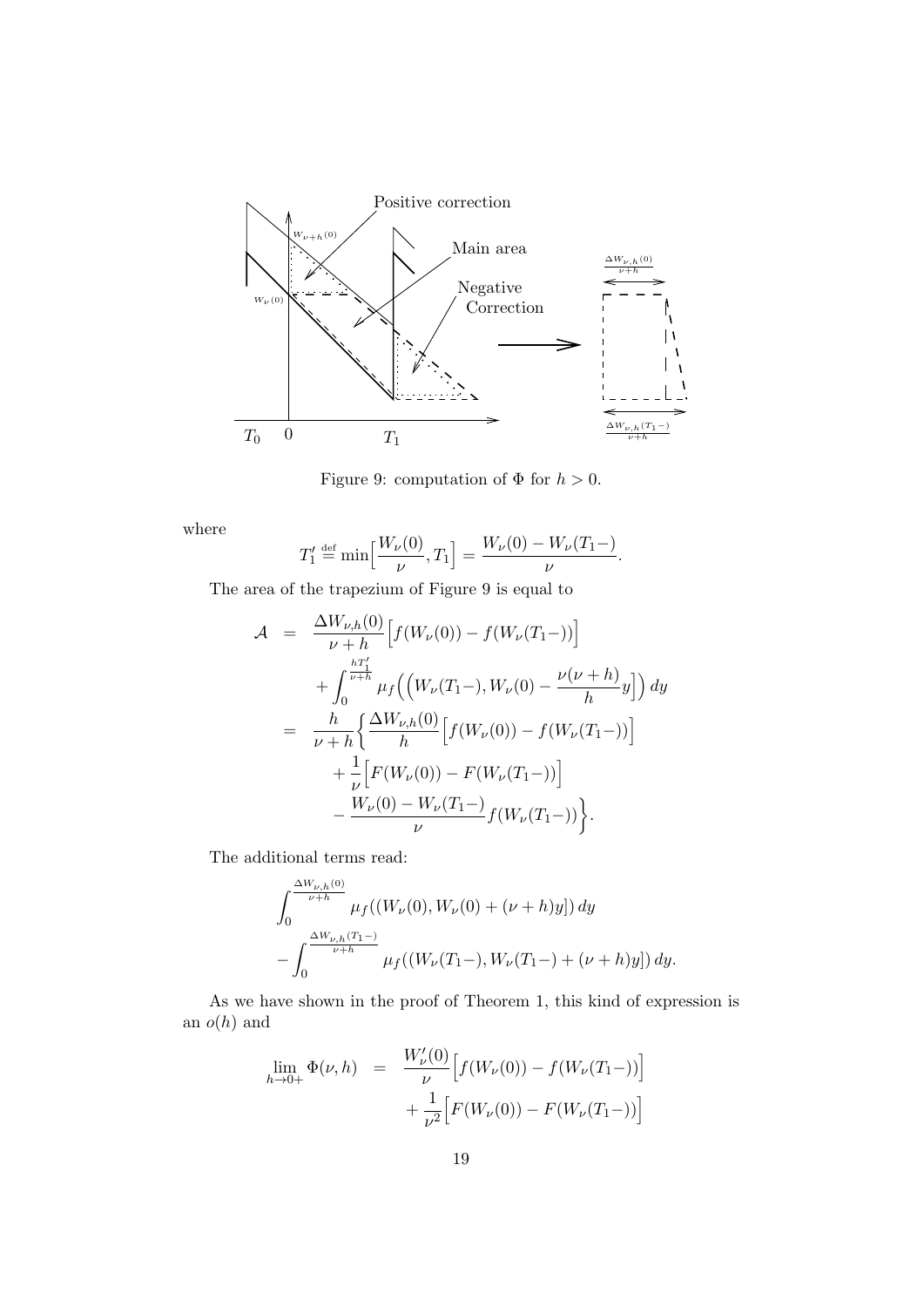$$
-\frac{W_{\nu}(0)-W_{\nu}(T_1-)}{\nu}f(W_{\nu}(T_1-)).
$$

Moreover, as in Theorem 1, we have

$$
\left|\frac{1}{h}\Phi(\nu,h)\right| \le \frac{1}{\nu} [3K_{\nu}^W(0) + 2\tau_0] f(W_{\nu^*}(0)),
$$

where  $K_{\nu}^{W}(0)$  is a Lipschitz coefficient for  $W_{\nu}(0)$  w.r.t.  $\nu$ , which can be expressed as in Theorem 1 as

$$
K_{\nu}^{W}(0) \stackrel{\text{def}}{=} \sum_{n \in \mathbb{Z}} \tau_n 1\!\!1_{[R_{-}^{*}(0), R_{+}^{*}(0))}(T_n).
$$

One can easily check that assumption  $\bf{A5}$  suffices to prove that  $|\Phi/h|$  is bounded by an integrable variable. Consequently, we can apply the Dominated Convergence Theorem and find the expected result.

The method used so far does not apply to the case where the parameter of interest is a parameter of the inter-arrival times; in this case, the Palm measure associated to the arrival process depends on the parameter and the method fails. We show how a change of time scale can be used in some cases. We consider a G/G/1 queue with inter-arrival times  $\{\tau_n(\alpha)\}_{n\in\mathbb{Z}}, \alpha \geq \alpha^* > 0$ and we will restrict our attention to the following case:

**Assumption A6**  $\alpha$  is a scale parameter for  $\tau_n(\alpha)$ , that is  $\tau_n(\alpha) = \alpha \eta_n$ .

Lindley's equation takes the form

$$
W_{\alpha}(t) = \left(W_{\alpha}(T_n(\alpha) -) + \sigma_n - (t - T_n(\alpha))\right)^+, \ t \in [T_n(\alpha), T_{n+1}(\alpha)) \quad (15)
$$

Now define a  $G/G/1$  queue with speed  $\alpha$  which inter-arrival times, service times and arrival process are given by:

$$
\begin{aligned}\n\tilde{\tau}_n & \stackrel{\text{def}}{=} \frac{\tau_n(\alpha)}{\alpha} = \eta_n \\
\tilde{\sigma}_n & \stackrel{\text{def}}{=} \sigma_n \\
\tilde{T}_n & \stackrel{\text{def}}{=} \frac{T_n(\alpha)}{\alpha}.\n\end{aligned}
$$

These processes are stationary with respect to the measurable flow  $\tilde{\theta}_t \stackrel{\text{def}}{=}$  $\theta_{\alpha t}$  and the queue they define is stable whenever the original one is; this queue will be referred to as the "auxiliary system". Throughout this section, we will use the same notations as for the main system, but with a tilde. Lindley's equation for the auxiliary system reads:

$$
\widetilde{W}_{\alpha}(t) = \left(\widetilde{W}_{\alpha}(\widetilde{T}_n -) + \widetilde{\sigma}_n - \alpha(t - \widetilde{T}_n)\right)^+, \ t \in [\widetilde{T}_n, \widetilde{T}_{n+1}).\tag{16}
$$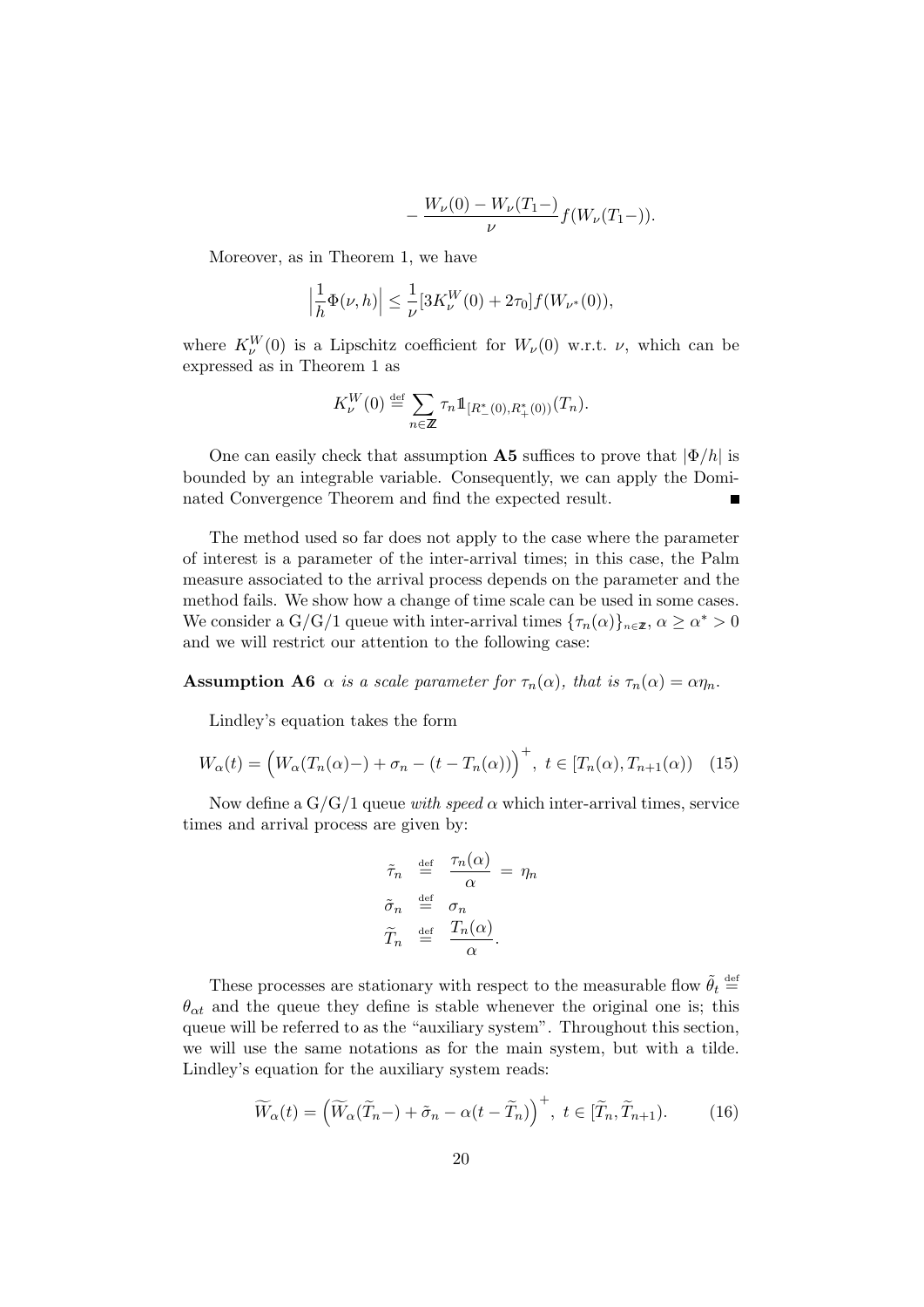

Figure 10: Change of time scale for  $\alpha = 2$ .

Comparing equations (15) and (16) and noting that the process  $W_{\alpha}(\alpha t)$ is stationary with respect to the flow  $\tilde{\theta}_t$ , uniqueness in Loynes' Stability Theorem—see Baccelli and Brémaud [1]— yields

$$
W_{\alpha}(t) = W_{\alpha}(t/\alpha).
$$

The effect of the change of time scale can be seen on Figure 10. Moreover,

$$
\tilde{\lambda} = \mathbb{E}\tilde{A}((0,1])
$$
  
=  $\mathbb{E}A((0,\alpha]) = \alpha\lambda(\alpha)$   

$$
\widetilde{W}'_{\alpha}(0) = W'_{\alpha}(0).
$$

In the computation of  $\tilde{\lambda}$ , we use the fact that the auxiliary system is defined on the same probability space than the main one. It has its own Palm measure associated to  $\{\tilde{T}_n\}_{n\in\mathbb{Z}}$ , say  $\tilde{P}^0$ . The way to switch between probability measures  $P^0_\alpha$  and  $\tilde{P}^0$  will be shown in the proof of Theorem 8. Before proceeding, we need a set of A5-like conditions:

Assumption A7 The following conditions hold:

(*i*)  $\mathbb{E}_{\alpha}^{0}[\tau_{0}]^{4} < \infty;$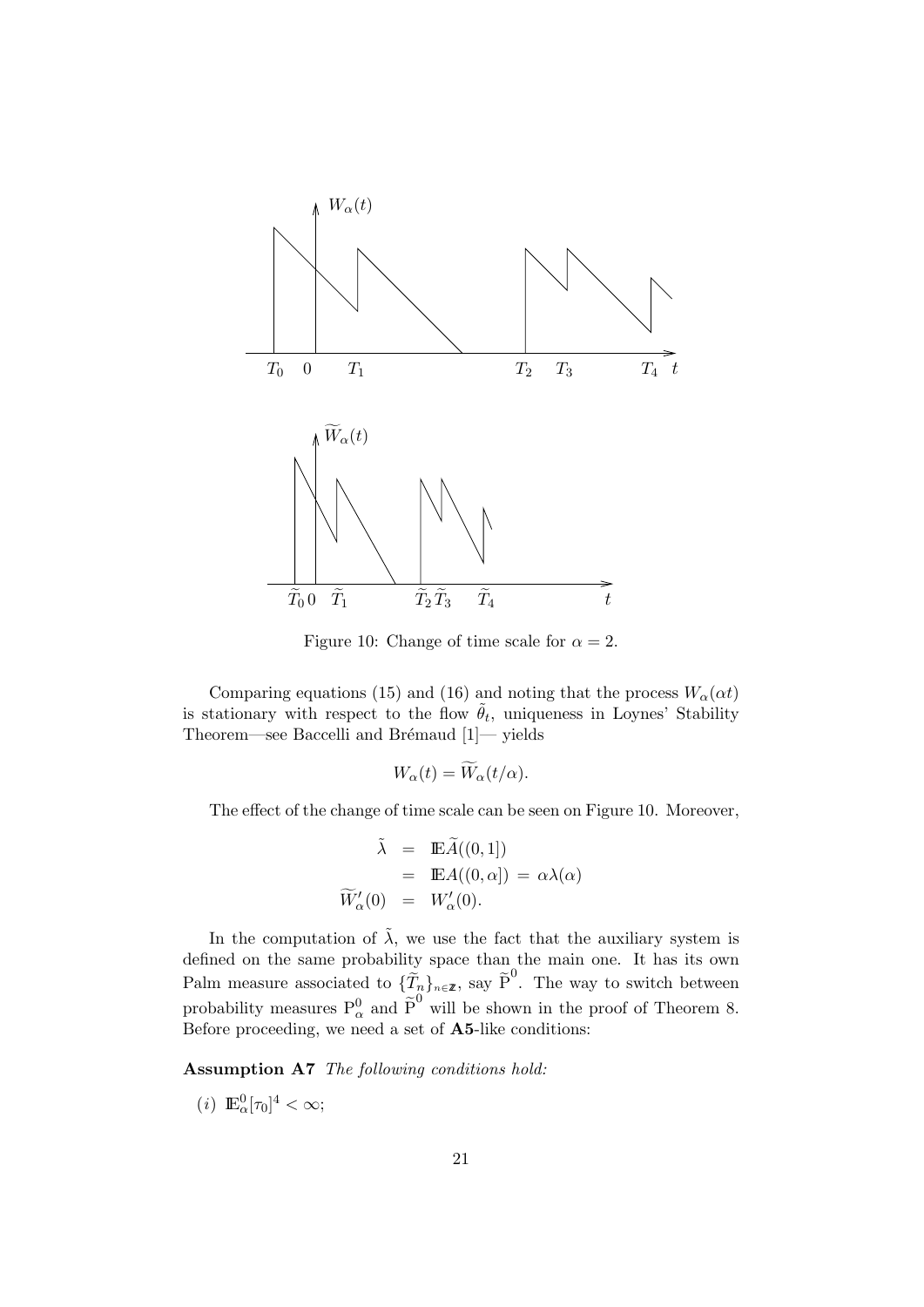- (*ii*)  $\mathbb{E}_{\alpha^*}^0[A([R_0^*, R_1^*))]^4 < \infty;$
- (*iii*)  $\mathbb{E}_{\alpha^*}^0[f(W_{\alpha^*}(0))]^2 < \infty.$

Using this model, we find the following result:

#### Theorem 8 Assume A6 and A7 hold; then

$$
J'_{r}(\alpha) = \frac{\lambda}{\alpha} \mathbb{E}_{\alpha}^{0} \Big\{ \alpha W'_{\alpha}(0) \Big[ f(W_{\alpha}(0)) - f(W_{\alpha}(T_{1}-)) \Big] + \Big[ F(W_{\alpha}(0)) - F(W_{\alpha}(T_{1}-)) \Big] - [W_{\alpha}(0) - W_{\alpha}(T_{1}-)] f(W_{\alpha}(T_{1}-)) \Big\} \qquad (17) J'_{l}(\alpha) = \frac{\lambda}{\alpha} \mathbb{E}_{\alpha}^{0} \Big\{ \alpha W'_{\alpha}(0) \Big[ f(W_{\alpha}(0)) - f(W_{\alpha}(T_{1}-)) \Big] + \Big[ F(W_{\alpha}(0)) - F(W_{\alpha}(T_{1}-)) \Big] - [W_{\alpha}(0) - W_{\alpha}(T_{1}-)] f(W_{\alpha}(T_{1}-)) - \alpha W'_{\alpha}(0) \Big[ \mu_{f} (\{W_{\alpha}(0)\}) - \mu_{f} (\{W_{\alpha}(T_{1}-)\}) \Big] + [W_{\alpha}(0) - W_{\alpha}(T_{1}-)] \mu_{f} (\{W_{\alpha}(T_{1}-)\}) \Big\} . \qquad (18)
$$

If f is continuous or if  $W_\alpha(0)$  and  $W_\alpha(T_1(\alpha) -)$  admit densities with respect to  $P^0_\alpha$  then J is differentiable w.r.t.  $\alpha$  and its derivative is equal to  $J'_r$ .

Proof We have

$$
J(\alpha) = \mathbb{E}f(W_{\alpha}(0)) = \mathbb{E}f(W_{\alpha}(0))
$$

where  $\widetilde{W}_{\alpha}(0)$  is the workload of the auxiliary queue with speed  $\alpha$ . We aim to apply Theorem 7 to this queue and then adapt the result to the main queue. The three conditions of A5 correspond to the three ones of A7: for condition  $A5-(i)$ , note that

$$
\widetilde{\mathbb{E}}^0[\tilde{\tau}_0]^4 = \frac{1}{\tilde{\lambda}} \mathbb{E} \sum_{n \in \mathbb{Z}} [\tilde{\tau}_n]^4 1\!\!1_{\{\widetilde{T}_n \in (0,1]\}}\n\n= \frac{1}{\alpha \lambda(\alpha)} \mathbb{E} \sum_{n \in \mathbb{Z}} \left[\frac{\tau_n(\alpha)}{\alpha}\right]^4 1\!\!1_{\{T_n(\alpha) \in (0,\alpha]\}}\n\n= \frac{1}{\alpha^4} \mathbb{E}^0_\alpha[\tau_0]^4 < \infty
$$

and for  $A5-(ii)$ ,

$$
\widetilde{\mathbb{E}}^0[\widetilde{A}([\widetilde{R}_0^*, \widetilde{R}_1^*))]^4 = \frac{1}{\widetilde{\lambda}} \mathbb{E} \sum_{n \in \mathbb{Z}} [\widetilde{A}([\widetilde{R}_-^*(\widetilde{T}_n), \widetilde{R}_+^*(\widetilde{T}_n)))]^4 1\!\!1_{\{\widetilde{T}_n \in (0,1]\}}
$$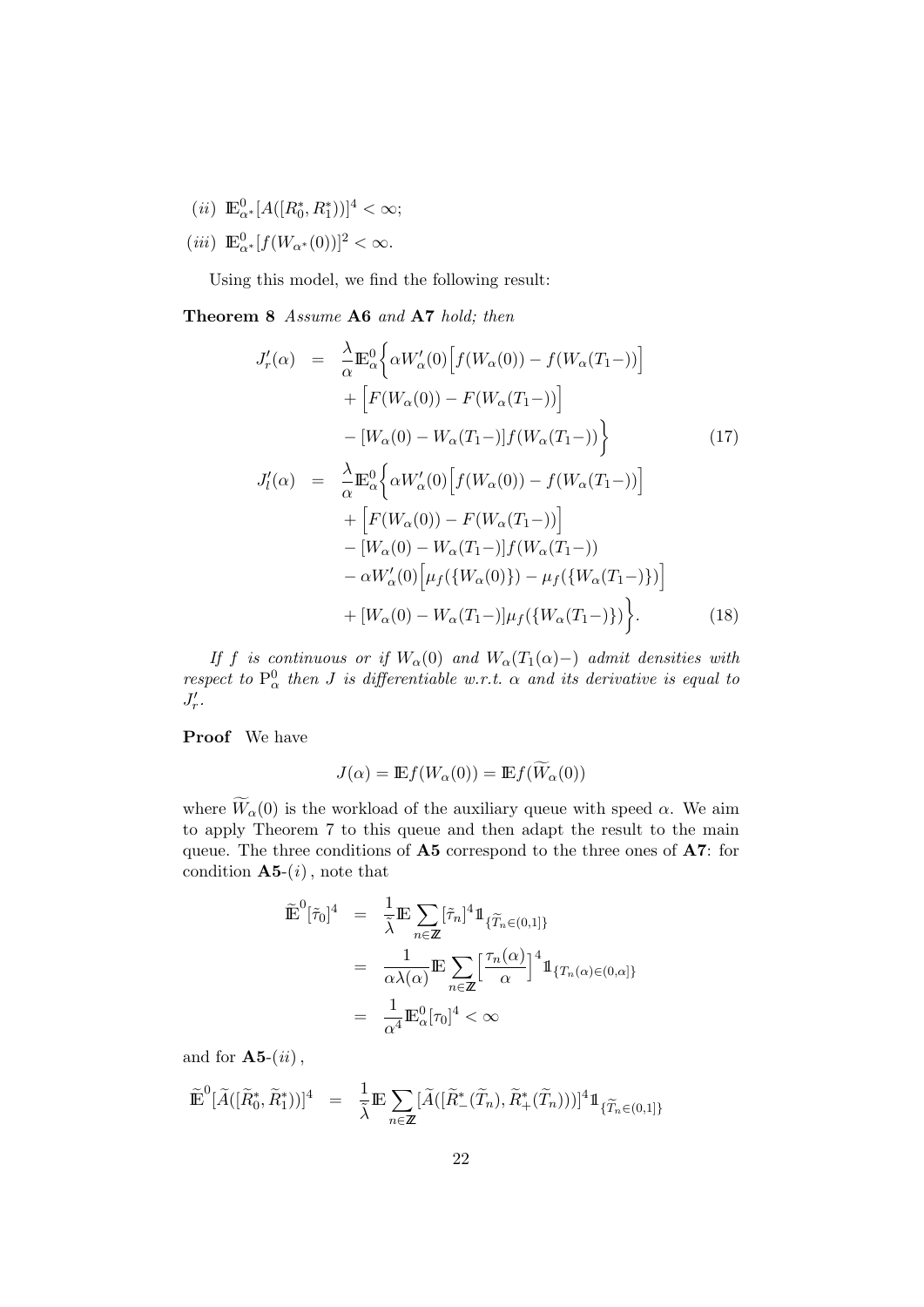$$
= \frac{1}{\alpha\lambda(\alpha)} \mathbb{E} \sum_{n \in \mathbb{Z}} [A([R^*_{-}(T_n), R^*_{+}(T_n)))]^4 1\!\!1_{\{T_n(\alpha^*) \in (0,\alpha^*)\}} \n= \mathbb{E}^0_{\alpha^*}[A([R^*_{0}, R^*_{1}))]^4 < \infty.
$$

П

Finally, for  $A5-(iii)$ ,

$$
\widetilde{\mathbb{E}}^{0}[f(\widetilde{W}_{\alpha^*}(0))]^2 = \mathbb{E}^{0}_{\alpha^*}[f(W_{\alpha^*}(0))]^2 < \infty.
$$

So we apply Theorem 7 and find for the right-hand derivative:

$$
J'_{r}(\alpha) = \frac{\tilde{\lambda}}{\alpha^{2}} \tilde{\mathbb{E}}^{0} \Big\{ \alpha \widetilde{W}'_{\alpha}(0) \Big[ f(\widetilde{W}_{\alpha}(0)) - f(\widetilde{W}_{\alpha}(\widetilde{T}_{1}-)) \Big] + \Big[ F(\widetilde{W}_{\alpha}(0)) - F(\widetilde{W}_{\alpha}(\widetilde{T}_{1}-)) \Big] - [\widetilde{W}_{\alpha}(0) - \widetilde{W}_{\alpha}(\widetilde{T}_{1}-)] f(\widetilde{W}_{\alpha}(\widetilde{T}_{1}-)) \Big\}.
$$

This gives Equation (17); the left-hand derivative is derived similarly.

## 6 Implementation of the method.

The formulas given in preceding sections will be interesting only if they provide estimates which are  $(i)$  easy to compute and  $(ii)$  strongly consistent, which means that they converge a.s. to their expected values. In this section we show how the estimate given by Corollary 3 can be used in simulation when the system is ergodic. In this case, ergodic theorem (26) applied to equation (7) reads:

$$
J'(\theta) = \lim_{n \to \infty} \frac{\lambda}{n} \sum_{k=0}^{n-1} W_{\theta}'(T_k) [f(W_{\theta}(T_k)) - f(W_{\theta}(T_{k+1}-))]
$$
  

$$
= \lim_{n \to \infty} \frac{\lambda}{n} \sum_{k=0}^{n-1} W_{\theta}'(T_k) [f(W_{\theta}(T_k)) - f(W_{\theta}(T_k-))]. \tag{19}
$$

The different ingredients of this formula are easy to evaluate once the simulation of the queue is set up:  $W_{\theta}(T_k)$  and  $W_{\theta}(T_k-)$  are known when customer k joins the queue; to get  $W'_{\theta}(T_k)$ , we use equation (1), keeping in mind that both  $W(t)$  and  $W'(t)$  are *càdlàg* processes and find:

$$
W'_{\theta}(T_k) = \begin{cases} \sigma'_k(\theta) & \text{if customer } k \text{ finds the system empty} \\ W'_{\theta}(T_{k-1}) + \sigma'_k(\theta) & \text{else.} \end{cases}
$$

As shown in Section 2,  $\sigma'_k$  can most of the time be expressed as a function of  $\sigma_k$  and  $\theta$ , say  $\sigma'_k = D(\sigma_k, \theta)$ . So if we define  $w_k = W_{\theta}(T_k-)$  and  $d_k =$  $W'_\theta(T_k)$ , we have

$$
w_k = (w_{k-1} + \sigma_{k-1} - \tau_{k-1})^+
$$
  
\n
$$
d_k = d_{k-1} \mathbb{1} \{ w_k > 0 \} + D(\sigma_k, \theta),
$$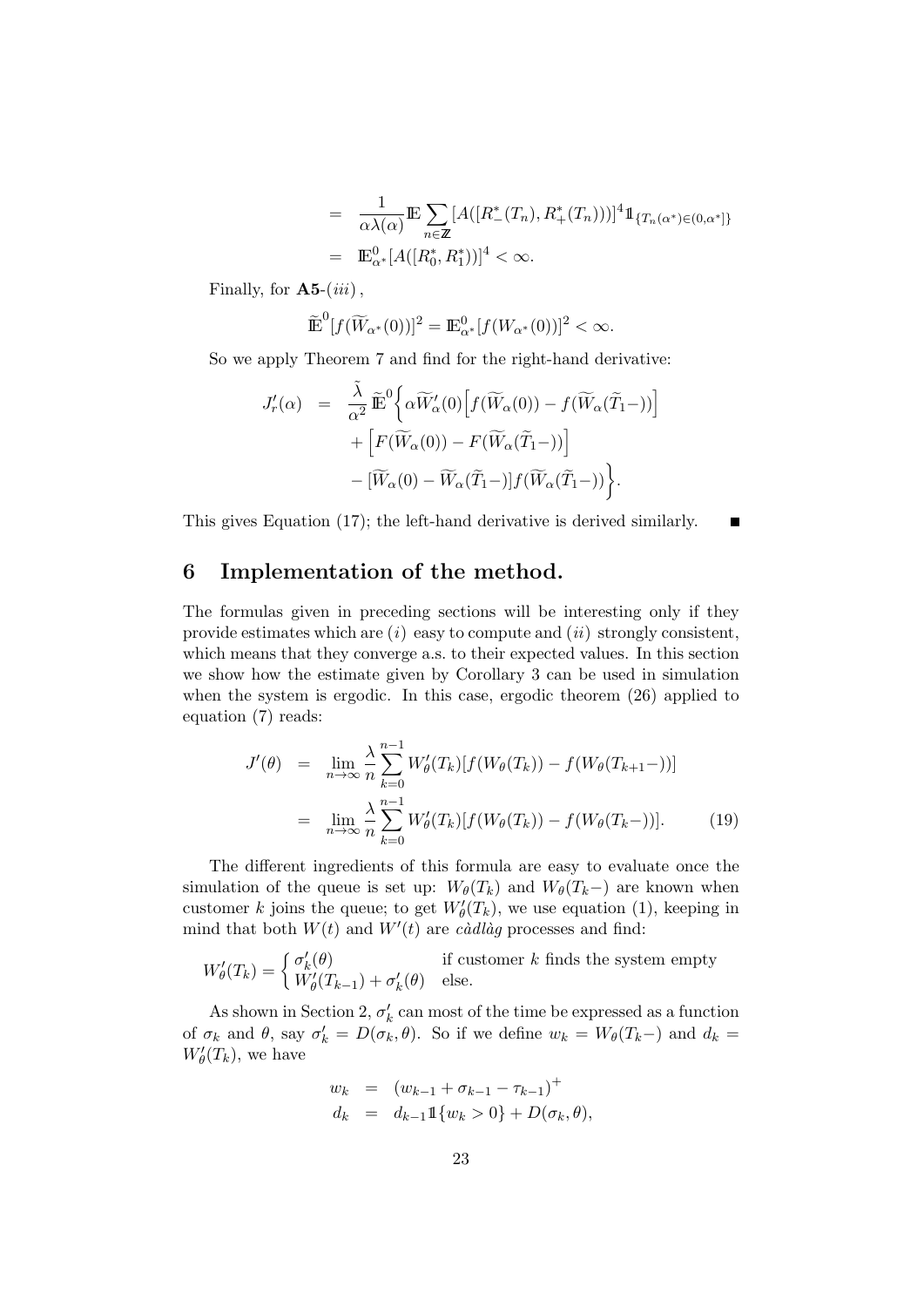and equation (19) shows that

$$
\phi_n \stackrel{\text{def}}{=} \frac{\lambda}{n} \sum_{k=0}^{n-1} d_k [f(w_k + \sigma_k) - f(w_k)]
$$

is a strongly consistent estimate of  $J'(\theta)$ . Since our Palm estimate does not require differentiability for  $f$ , one will want to check whether it is as accurate as the classic IPA estimate: if the system is ergodic, the ergodic theorem (25) of the appendix applied to equation (2) gives

$$
J'(\theta) = \lim_{t \to \infty} \frac{1}{t} \int_0^t W'_\theta(s) f'(W_\theta(s)) ds
$$
  
\n
$$
= \lim_{n \to \infty} \frac{1}{T_n} \sum_{k=0}^{n-1} \int_{T_k}^{T_{k+1}} W'_\theta(s) f'(W_\theta(s)) ds
$$
  
\n
$$
= \lim_{n \to \infty} \frac{1}{T_n} \sum_{k=0}^{n-1} W'_\theta(T_k) [f(W_\theta(T_k)) - f(W_\theta(T_{k+1}-))], \quad (20)
$$

where all the limits are valid  $P^0$ -a.s. or P-a.s. indifferently. In the third equality, we used the fact that  $W'_{\theta}(t)$  is zero during idle periods. Comparing equations (19) and (20), we see that the estimates based on the same amount of data give very close expressions; in fact, they are even equal when  $\lambda$  needs to be estimated. For comparisons between time-average and customer-average estimates, see for instance Glynn and Whitt [11]. The implementation of an estimate of the second derivative of J would be done exactly in the same way, except that the formulas involved are slightly more complicated.

### Appendix: a short introduction to Palm theory.

In this appendix we give without proof some basic results on Palm theory; interested readers can refer to Baccelli and Brémaud [1] for a more complete presentation of the subject. The stationary framework is the following: given a probability space  $(\Omega, \mathcal{F}, P)$ , let  $\theta_t$ ,  $t \in \mathbb{R}$  be a measurable flow  $(\Omega, \mathcal{F}) \mapsto (\Omega, \mathcal{F})$ , i.e.:

- $(t, \omega) \mapsto \theta_t \omega$  is measurable w.r.t.  $\mathcal{B}(\mathbb{R}) \otimes \mathcal{F}$ ,
- $\theta_t$  is bijective for all  $t \in \mathbb{R}$ ,
- $\theta_t \circ \theta_s = \theta_{t+s}$  for all  $t, s \in \mathbb{R}$ . In particular,  $\theta_0 =$ identity and  $\theta_t^{-1} = \theta_{-t}$ .

Note that there is nothing common between the flow  $\theta_t$  and the parameter  $\theta$  of the queue; these are the traditional notations in sensitivity analysis and Palm theory. We assume that  $P \circ \theta_t = P$ . Let  $\{T_n\}_{n \in \mathbb{Z}}$  and  $\{U_n\}_{n \in \mathbb{Z}}$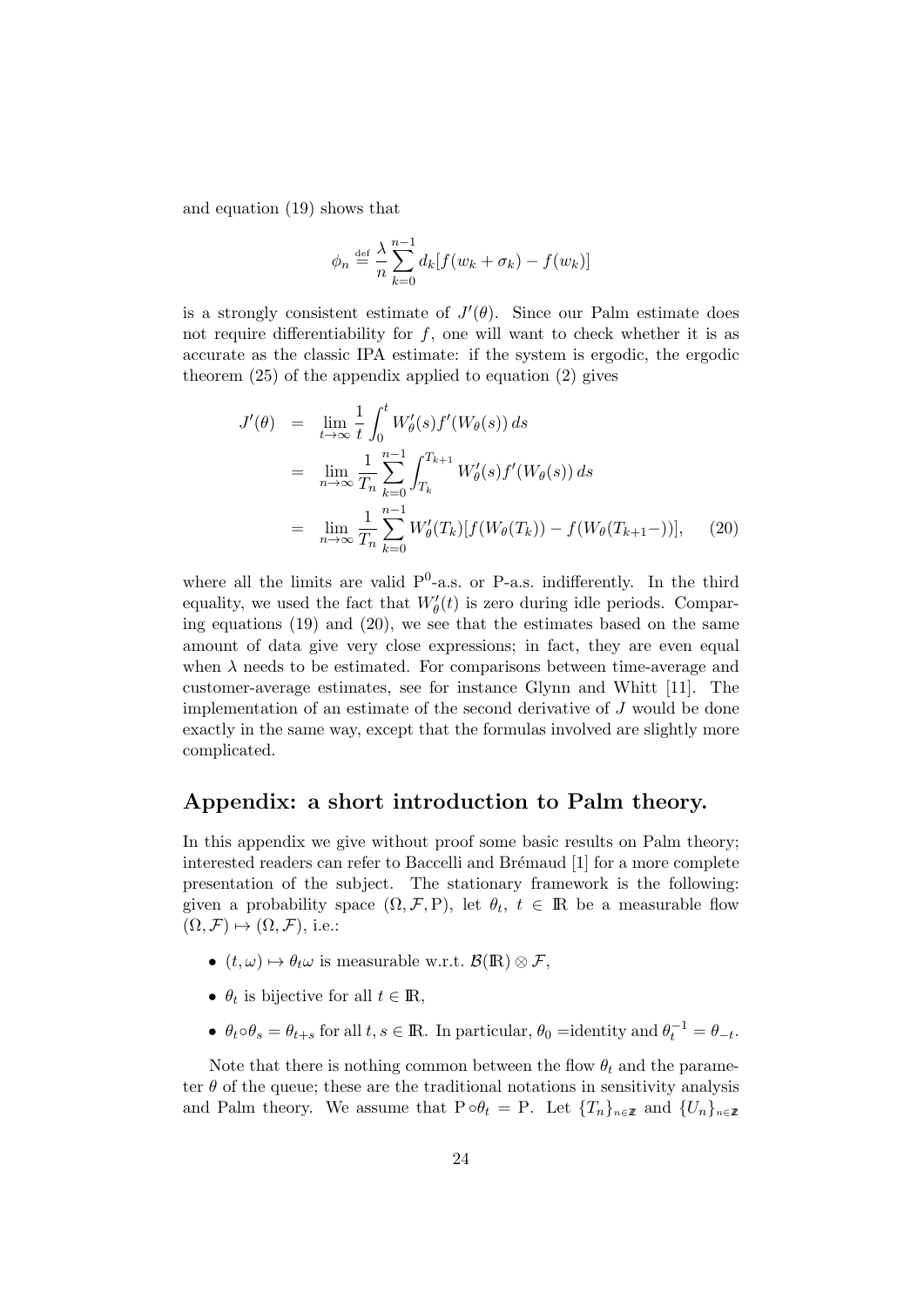be two simple point process and let  $A$  and  $D$  be the associated counting measures, that is, for all borelian set  $C \in \mathbb{R}$ ,

$$
A(C) = \sum_{n \in \mathbb{Z}} \mathbb{1}_C(T_n), \ D(C) = \sum_{n \in \mathbb{Z}} \mathbb{1}_C(U_n)
$$

and assume that for each  $n \in \mathbb{Z}$ ,  $U_n - T_n \stackrel{\text{def}}{=} W_n > 0$ . We take the convention  $T_0 \leq 0 \leq T_1$  and note:

$$
T_{-}(t) = \sup(T_n : T_n \le t),
$$
  

$$
T_{+}(t) = \inf(T_n : T_n > t).
$$

A and D are viewed as arrival and departure processes and we note  $X(t)$  a queueing process associated with them. Let  $B(t)$  be a non decreasing càdlàg—i.e. right continuous with left limits—real valued process and  $Z(t)$  a non-negative real-valued stochastic process. We assume that these processes are compatible with the flow  $\theta_t$ , that is

$$
A(\omega, C + t) = A(\theta_t \omega, C)
$$
  

$$
Z(\omega, t) = Z(\theta_t \omega, 0).
$$

Similar equalities hold for D and X; if we define  $\lambda_A = \mathbb{E}[A((0, 1))],$  then there exists a probability measure called the Palm probability of the stationary process  $(A, \theta_t, P)$  verifying the Swiss Army Formula (Brémaud [3]):

$$
\lambda_A \mathbb{E}_A^0[\int_{(0,W_0]} Z(s) dB(s)] = \frac{1}{t} \mathbb{E}[\int_{(0,t]} X(s-)Z(s) dB(s)] \tag{21}
$$

The Swiss Army Formula is not the definition of the Palm measure, but we will see that it contains this definition and the classic formulas of Palm theory. We shall add that under  $P_A^0$ ,  $T_0 = 0$  a.s. We derive now some useful formulas from (21). The first one is the inversion formula: Take  $U_n = T_{n+1}$ and  $B(s) = s$ ; then  $X(t) = 1$  and

$$
\mathbb{E}[Z(0)] = \lambda_A \mathbb{E}_A^0 \left[ \int_0^{T_1} Z(s)ds \right]. \tag{22}
$$

The second formula is Neveu's exchange formula (Neveu [16]): we take D as for the inversion formula and remark that if  $B \equiv A$ , (21) reads

$$
\lambda_A \mathbb{E}_A^0[Z(0)] = \frac{1}{t} \mathbb{E}[\int_{(0,t]} Z(s) dA(s)].
$$

This is Mecke's definition of Palm probability. Now, if  $B$  is a point process, we use the above equation and (21) to derive the exchange formula:

$$
\lambda_A \mathbb{E}_A^0 \left[ \int_0^{T_1} Z(s) dB(s) \right] = \lambda_B \mathbb{E}_B^0 \left[ Z(0) \right]. \tag{23}
$$

We will now prove a simple lemma which replaces Wald's identity for stationary systems: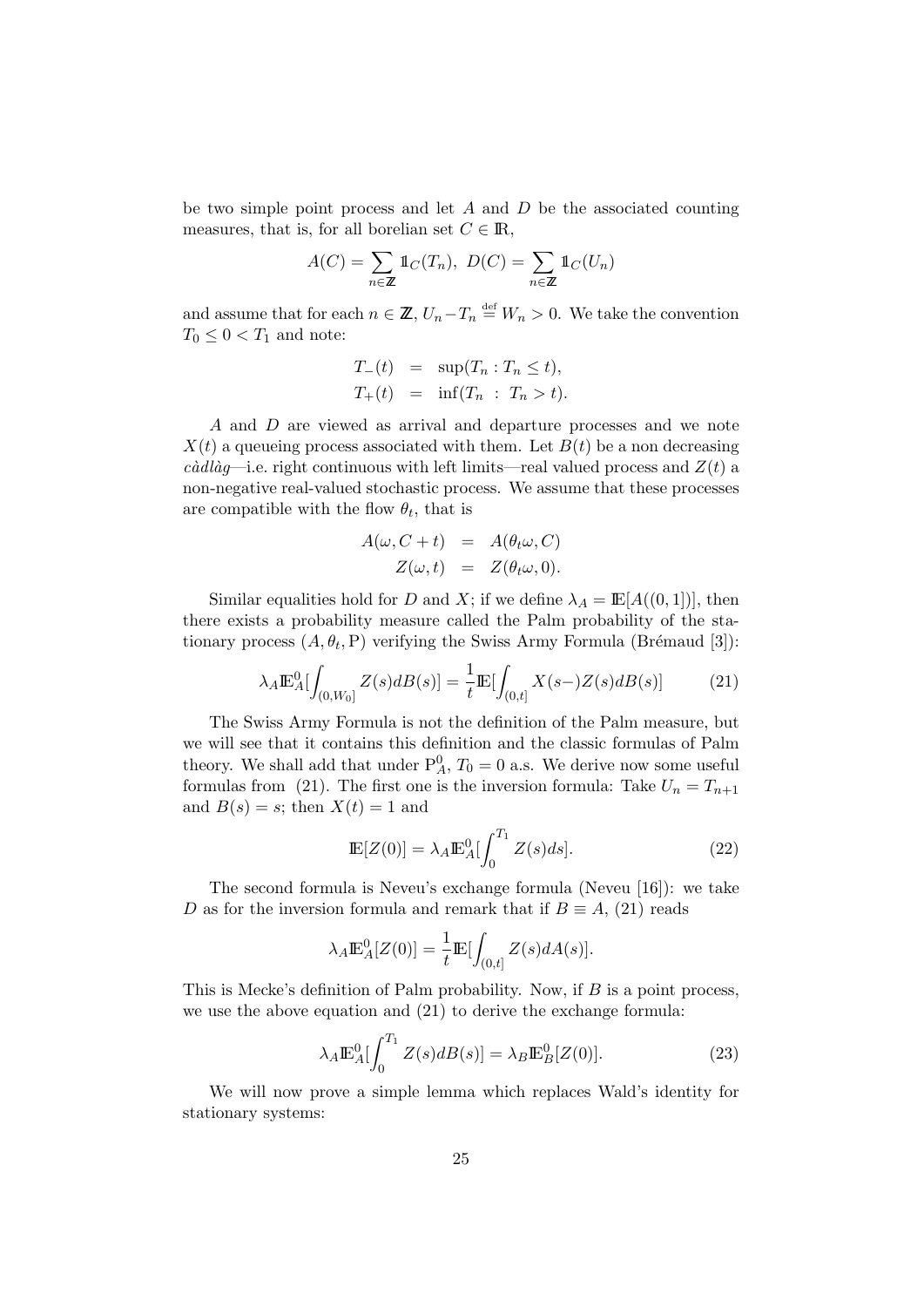**Lemma 9** Let  $\{R_n\}_{n\in\mathbb{Z}}$  be a stationary stochastic point process with associated measure B. The following holds:

$$
\mathbb{E}_{A}^{0}\Big[\int_{[R_{0},R_{1})}Z(s)dA(s)\Big] = \mathbb{E}_{A}^{0}[A([R_{0},R_{1}))Z(0)].
$$
\n(24)

**Proof** If we note Y the random variable inside the expectation of the l.h.s. of equation (24), then

$$
Y \circ \theta_{T_i} = \int_{[R_{-}(T_i), R_{+}(T_i))} Z(s) dA(s) = \sum_{n \in \mathbb{Z}} Z(T_n) 1\!\!1_{[R_{-}(T_i), R_{+}(T_i))}(T_n).
$$

Since  $R_{\pm}(T_i) = R_{\pm}(0)$  if  $T_i \in [R_{-}(0), R_{+}(0)),$ 

$$
\sum_{T_i \in [R_{-}(0), R_{+}(0))} Y \circ \theta_{T_i} = \sum_{i \in \mathbb{Z}} \sum_{n \in \mathbb{Z}} Z(T_n) 1\!\!1_{[R_{-}(0), R_{+}(0))}(T_n) 1\!\!1_{[R_{-}(0), R_{+}(0))}(T_i)
$$
\n
$$
= A([R_0, R_1)) \sum_{n \in \mathbb{Z}} Z(T_n) 1\!\!1_{[R_0, R_1)}(T_n).
$$

If we now apply Neveu's exchange formula (23) between  $P_A^0$  and  $P_B^0$ , we obtain:

$$
\lambda_A \mathbb{E}_A^0 Y = \lambda_B \mathbb{E}_B^0 \sum_{T_i \in [R_{-}(0), R_{+}(0))} Y \circ \theta_{T_i}
$$
  
=  $\lambda_B \mathbb{E}_B^0 \Big[ \sum_{n \in \mathbb{Z}} A([R_0, R_1)) Z(T_n) \mathbb{1}_{[R_0, R_1)}(T_n) \Big]$   
=  $\lambda_A \mathbb{E}_A^0 [A([R_0, R_1)) Z(0)],$ 

which is exactly equality  $(24)$ .

Formula (24) can be seen as an extension of Wald's identity that can be used for stationary sequences instead of i.i.d. variables and applies to any stationary process. It is not as convenient as Wald's identity is, but is valid in a wider setting.

 $\blacksquare$ 

**Remark** Lemma 9 is also a corollary of the extended  $H = \lambda G$  formula (6.2) of Brémaud [3].

Palm probabilities can also be given an interpretation which relates them to simulation. When  $(P, \theta_t)$  is ergodic, the ergodic theorems for P and P<sup>0</sup> read:

$$
\begin{array}{rcl} \mathop{\mathrm{I\!E}}[Y] & = & \lim\limits_{t \to \infty} \frac{1}{t} \int_0^t Y \circ \theta_s ds \\ \mathop{\mathrm{I\!E}}\nolimits^0_A[Y] & = & \lim\limits_{n \to \infty} \frac{1}{n} \sum_{k=0}^{n-1} Y \circ \theta_{T_k} \end{array}
$$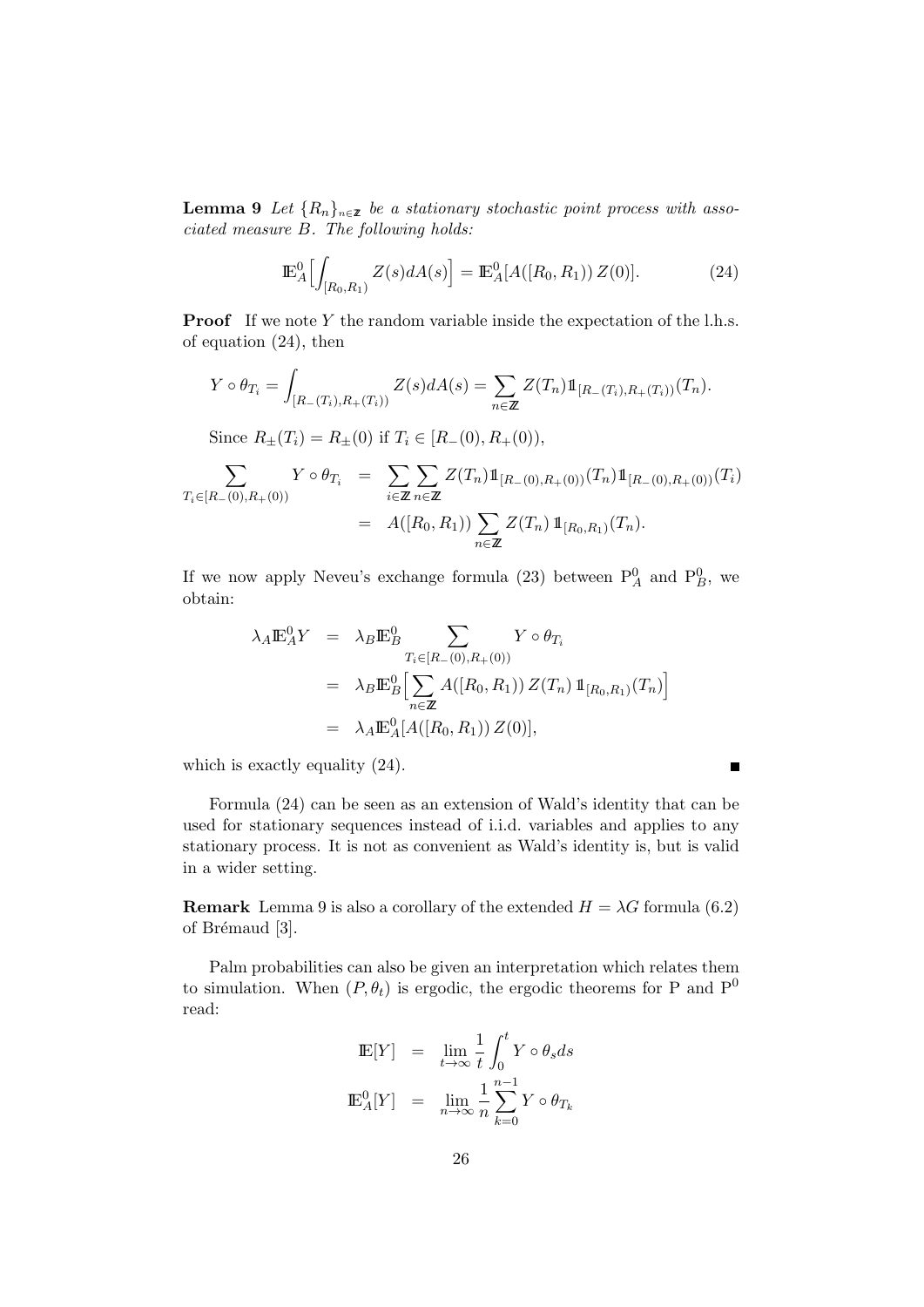which imply that:

$$
\mathbb{E}[Z(0)] = \lim_{t \to \infty} \frac{1}{t} \int_0^t Z(s)ds \tag{25}
$$

$$
\mathbb{E}_{A}^{0}[Z(0)] = \lim_{n \to \infty} \frac{1}{n} \sum_{k=0}^{n-1} Z(T_k).
$$
 (26)

These equalities are valid P-a.s. and  $P_A^0$ -a.s. This shows that  $\mathbb{E}[Z(0)]$ is the *time-average* of the process  $Z(t)$ , whether  $\mathbb{E}^0_A[Z(0)]$  is its *customer*average.

### References

- [1] BACCELLI, F., AND BRÉMAUD, P. Palm Probabilities and Stationary Queues, vol. 41 of Lecture Notes in Statistics. Springer-Verlag, 1987.
- [2] BREMAUD, P. Maximal coupling and rare perturbation analysis. Queueing Systems, Theory and Applications 11, 4 (1992), 307–333.
- [3] BRÉMAUD, P. A Swiss Army formula of Palm calculus. *Journal of* Applied Probability 30 (1993), 40–51.
- [4] BRÉMAUD, P., AND LASGOUTTES, J.-M. Stationary IPA estimates for non-smooth functions of the  $GI/G/1/\infty$  workload. Rapport de Recherche 1677, INRIA, Rocquencourt BP 105 – 78153 Le Chesnay – France, May 1992.
- [5] BRÉMAUD, P., AND VÁZQUEZ-ABAD, F. J. On the pathwise computation of derivatives with respect to the rate of a point process: the phantom RPA method. Queueing Systems, Theory and Applications 10, 3 (1992), 249–270.
- [6] Cao, X.-R. Convergence of parameter sensitivity estimates in a stochastic experiment. IEEE Transactions on Automatic Control 30, 9 (1985), 834–843.
- [7] Fu, M. C., and Hu, J.-Q. Extensions and generalizations of smoothed perturbation analysis in a generalized semi-Markov process framework. IEEE Transactions on Automatic Control 37, 10 (1992), 1483–1500.
- [8] Glasserman, P. Gradient Estimation via Perturbation Analysis. Kluwer Academic Publishers, Norwell, Massachusetts, 1991.
- [9] Glasserman, P., and Gong, W.-B. Smoothed perturbation analysis for a class of discrete event systems. IEEE Transactions on Automatic Control 35, 11 (1991), 1218–1230.